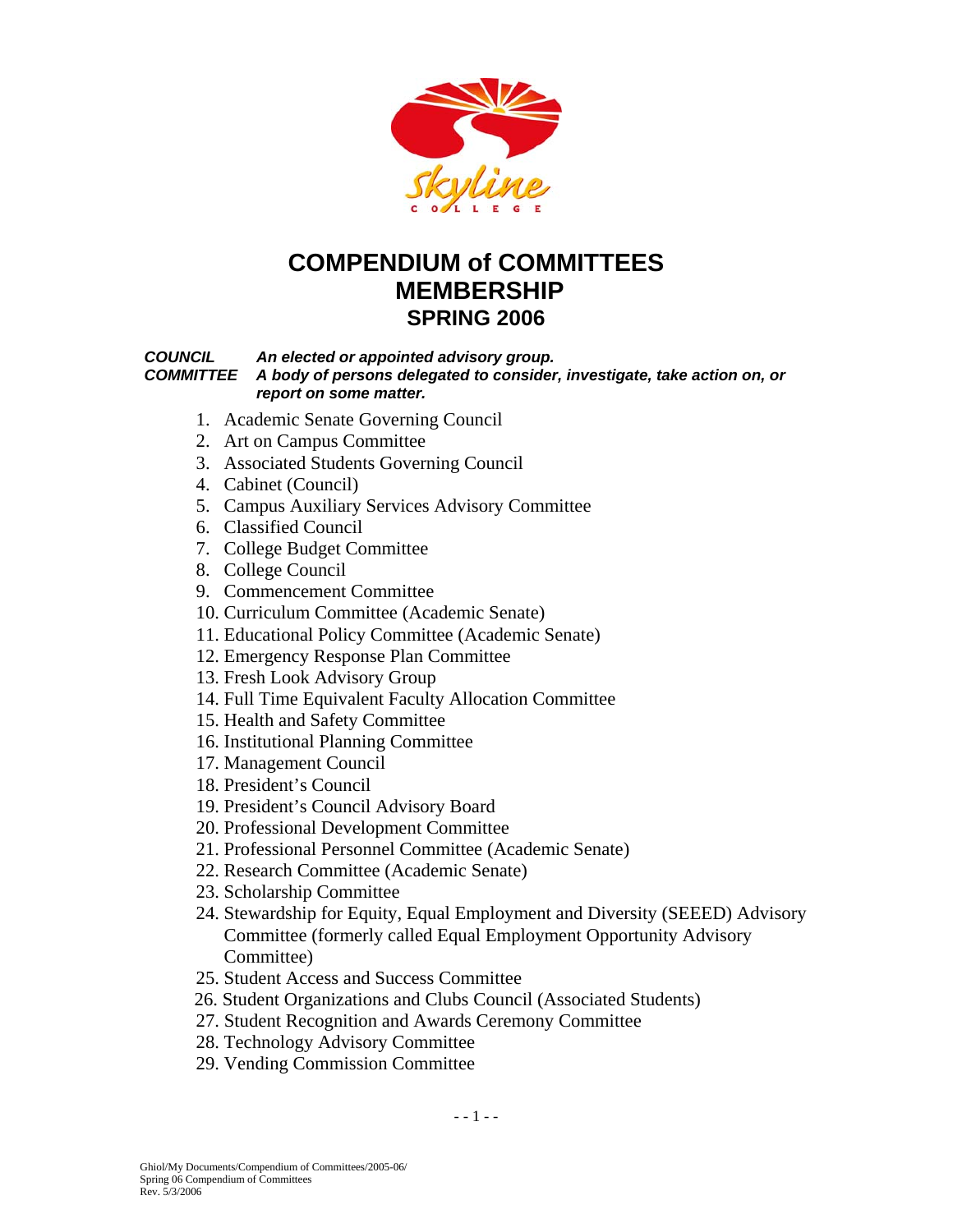#### **1. ACADEMIC SENATE GOVERNING COUNCIL**

Serves as policy making body for the Academic Senate; promotes the general welfare of Skyline College, its faculty, and the San Mateo County Community College District; represents the faculty in making recommendations to the administration of the College and the District Board of Trustees with respect to academic and professional matters; works toward the development and improvement of professional standards; provides for continuous study of faculty and College problems.

| 2004-2005                                   | 2005-2006                                     |
|---------------------------------------------|-----------------------------------------------|
| Membership (elected by faculty)             | Membership (elected by faculty)               |
|                                             |                                               |
| Nick Kapp, President                        | Carla Campillo, President                     |
| Carla Campillo, Vice President              | Ray Hernandez, Vice President                 |
| Kathleen Feinblum, Secretary                | Kathleen Feinblum, Secretary                  |
| Jennifer Merrill, Treasurer                 | Fermin Irigoyen, Treasurer                    |
| Nick Kapp, Professional Personnel Chair     | Shari Bookstaff, Professional Personnel Chair |
| Garrett Nicol, Educational Policy Chair     | Garrett Nicol, Educational Policy Chair       |
| Arthur Takayama/Christine Roumbanis,        | Arthur Takayama and Christine Roumbanis,      |
| <b>Curriculum Committee Co-Chairs</b>       | <b>Curriculum Committee Co-Chairs</b>         |
| Jeff Westfall, Research Committee Chair     | Jon Freedman, Research Committee Chair        |
| <b>ASGC Reps</b>                            | Jacqueline Escobar, EEOAC                     |
| <b>Christine Roumbanis</b>                  | Chip Chandler, P.E./Athletics and AFT rep for |
| Chip Chandler                               | $\frac{1}{2}$ year                            |
| Pat Deamer                                  | Rick Hough, Science, Math, Technology and     |
| Carla Campillo                              | AFT rep for $\frac{1}{2}$ year                |
| Tony Jackson                                | Dennis Eadus, Language Arts                   |
| Chuck Leach, classified staff, ex officio   | James Wong, Social Science/Creative Arts      |
|                                             | Shann Chu, Business                           |
| <b>Meeting Date/Time/Location</b>           | Chuck Leach, classified staff, ex officio     |
| 2 <sup>nd</sup> and 4 <sup>th</sup> Fridays | Taylor Angel, ASSC President                  |
| 1:10 p.m.                                   |                                               |
| Room 5131                                   | <b>Meeting Date/Time/Location</b>             |
|                                             | $2^{nd}$ and $4^{th}$ Fridays                 |
|                                             | 1:10 p.m.                                     |
|                                             | Room 5131                                     |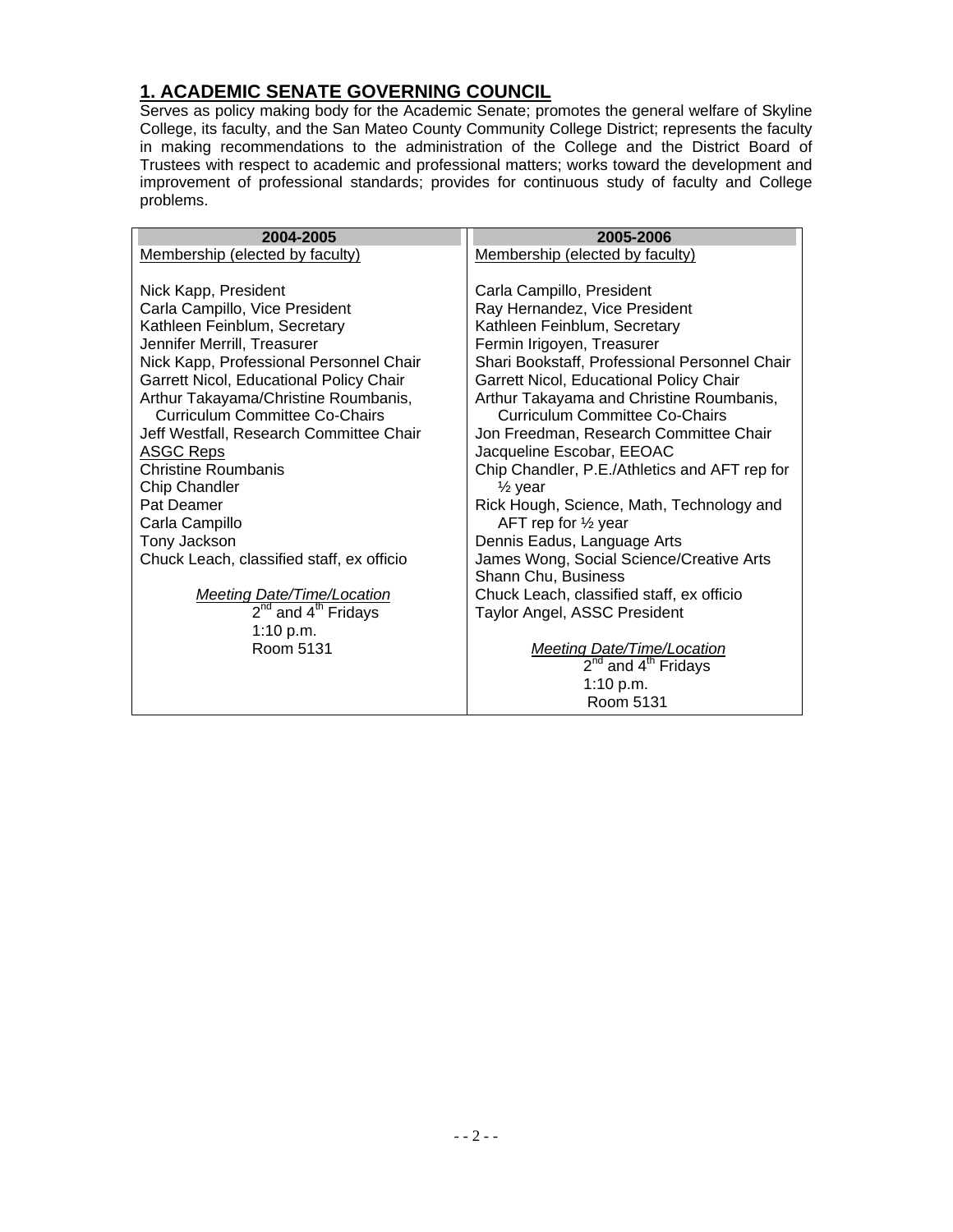### **2. ART ON CAMPUS COMMITTEE**

The Art on Campus Committee is charged with developing and reviewing proposals for acquisition of art works for both indoor and outdoor display at Skyline College that are appropriate to the mission of the college, broadly interpreted, and express the college's commitment to access and respect for all, regardless of "level of preparation, socio-economic status, cultural, religious, or ethnic background, or disability." The committee will make recommendations to the College President. The committee shall consist of at least one representative each from administration, faculty, staff, and students. Members shall include representatives from the art department, the budget office and facilities. Members shall serve in staggered three-year terms (except student representatives) and may be reappointed.

| 2004-2005  | 2005-2006                                                                                                                                                                                                                                                                                                                                                                                                         |
|------------|-------------------------------------------------------------------------------------------------------------------------------------------------------------------------------------------------------------------------------------------------------------------------------------------------------------------------------------------------------------------------------------------------------------------|
| Membership | Membership (representatives from<br>management, faculty, staff, and students)                                                                                                                                                                                                                                                                                                                                     |
|            | Donna Bestock, Co-Chair, management<br>Bridget Fischer, Co-Chair, fall 2005, faculty<br>Paul Bridenbaugh, Co-Chair, spring 2006,<br>faculty<br>Doria Bernard, classified<br>Eloisa Briones, management<br>Kathy Fitzpatrick, classified<br>Richard Inokuchi, management<br>Linda Kisich, classified<br>Judy Lariviere, faculty<br>Sue Lorenzo, classified<br>Julene Rhoan, classified<br>Arthur Takayama, faculty |
|            | <b>Meeting Date/Time/Location</b><br>To be Determined                                                                                                                                                                                                                                                                                                                                                             |

#### **3. ASSOCIATED STUDENTS OF SKLINE COLLEGE GOVERNING COUNCIL**

Represents all Skyline students; maintains student body facilities; plans activities; adopts and supervises the ASSC budget; participates in College committees; shares in the development of College policies.

| 2004-2005                                   | 2005-2006                                 |
|---------------------------------------------|-------------------------------------------|
| Membership (officers elected by students)   | Membership (officers elected by students) |
|                                             |                                           |
| Ilka Barcala, President                     | <b>Taylor Angel, President</b>            |
| Melchie Cabrigas, Vice President            | Peter Monrroy, Vice President             |
| Kiiausha David, Commissioner of Finance     | Valerie Demicheva, Senator                |
| Bivett Thompson, Commissioner of Activities | <b>Charles Lee, Senator</b>               |
| <b>Commissioner of Publicity</b>            | Victoria Sorkina, Commissioner of Public  |
| Senators: Marilyn Mascarinas                | Records                                   |
| James Duncan                                | Amory Cariadus, Advisor                   |
| Zachary Golden                              |                                           |
| Valerie Higgins                             | Meeting Date/Time/Location                |
| Amory Cariadus, Advisor                     | Thursdays at 3:00 p.m.                    |
|                                             | Location to be determined                 |
| Meeting Date/Time/Location                  |                                           |
| Wednesdays                                  |                                           |
| 4:15 p.m.                                   |                                           |
| Room 1304                                   |                                           |
|                                             |                                           |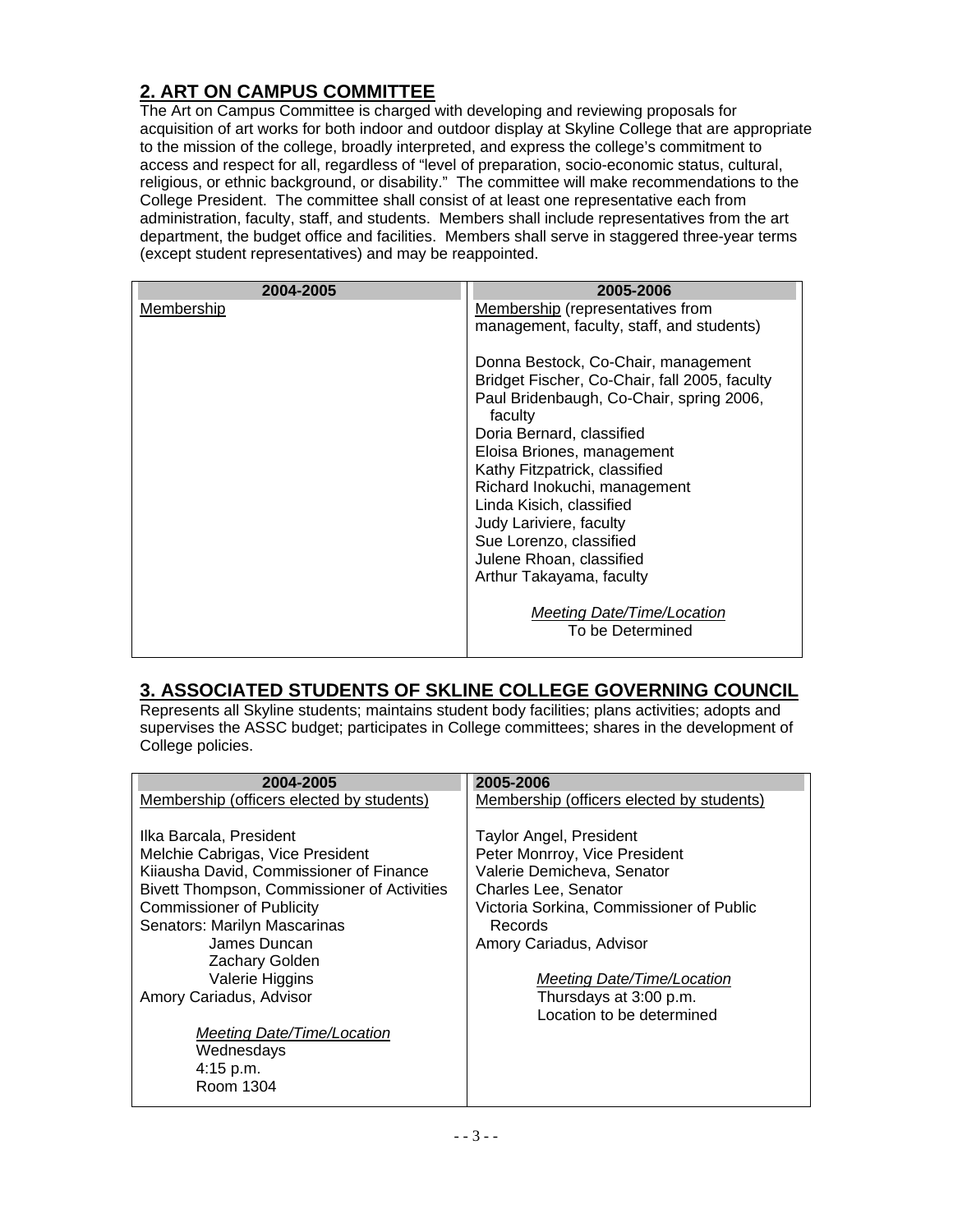#### **4. CABINET**

The Cabinet is an appointed advisory body to the College President. The Cabinet provides institutional oversight of operations.

| 2004-2005                                                                             | 2005-2006                                                                           |
|---------------------------------------------------------------------------------------|-------------------------------------------------------------------------------------|
| Membership (President; Vice Presidents;                                               | Membership (President; Vice Presidents;                                             |
| College Business Officer; Director of                                                 | College Business Officer; Director of                                               |
| Planning Research and Student Success;                                                | Planning Research and Student Success;                                              |
| Director of Development, Marketing and                                                | Director of Development, Marketing and                                              |
| <b>Public Relations)</b>                                                              | <b>Public Relations)</b>                                                            |
|                                                                                       |                                                                                     |
| Victoria Morrow, President                                                            | Victoria Morrow, President                                                          |
| Regina Stanback-Stroud, VP Instruction<br>Judith Redwine, Interim VP Student Services | Loretta Adrian, VP of Student Services<br>Regina Stanback-Stroud, VP of Instruction |
| Eloisa Briones, College Business Officer                                              | Eloisa Briones, College Business Officer                                            |
| Sandy Irber, Director of Development,                                                 | Sandy Irber, Director of Development,                                               |
| Marketing and Public Relations                                                        | Marketing and Public Relations                                                      |
| Vacant, Director of Planning, Research and                                            |                                                                                     |
| <b>Student Success</b>                                                                |                                                                                     |
|                                                                                       | Meeting Date/Time/Location                                                          |
| Meeting Date/Time/Location                                                            | Every Wednesday                                                                     |
| Every Wednesday                                                                       | 9:00 a.m.                                                                           |
| 9:00 a.m.                                                                             | President's Office                                                                  |
| President's Office                                                                    |                                                                                     |

# **5. CAMPUS AUXILIARY ADVISORY COMMITTEE**

Identifies concerns and makes recommendations regarding the cafeteria, bookstore, vending, and some facilities to the President or the Chancellor's Office. This is a college committee that interfaces with the District Auxiliary Services Advisory Committee (DASAC).

| 2004-2005                                   | 2005-2006                                          |
|---------------------------------------------|----------------------------------------------------|
| Membership (representatives from            | <b>Membership</b> (representatives from bookstore, |
| bookstore, cafeteria, Student Activities    | cafeteria, Student Activities Office, Business     |
|                                             |                                                    |
| Office, Business Services office, Student   | Services office, Student Services)                 |
| Services)                                   |                                                    |
|                                             | Amory Cariadus, Student Activities                 |
| Amory Cariadus, Chair                       | Coordinator, Chair                                 |
| Judith Redwine, Interim VP of Student Svcs  | Loretta Adrian, VP of Student Services             |
|                                             |                                                    |
| Eloisa Briones                              | Eloisa Briones, College Business Officer           |
| 2 Student representatives                   | Taylor Angel, ASSC President                       |
| <b>Bookstore Representative</b>             | Peter Monrroy, ASSC Vice President                 |
| <b>Food Service Provider Representative</b> | Kevin Chak, Bookstore                              |
|                                             | Sandy Song, Fresh & Natural                        |
| Meeting Date/Time/Location                  |                                                    |
| Meetings held as needed                     | Meeting Date/Time/Location                         |
|                                             | Meetings held as needed                            |
|                                             |                                                    |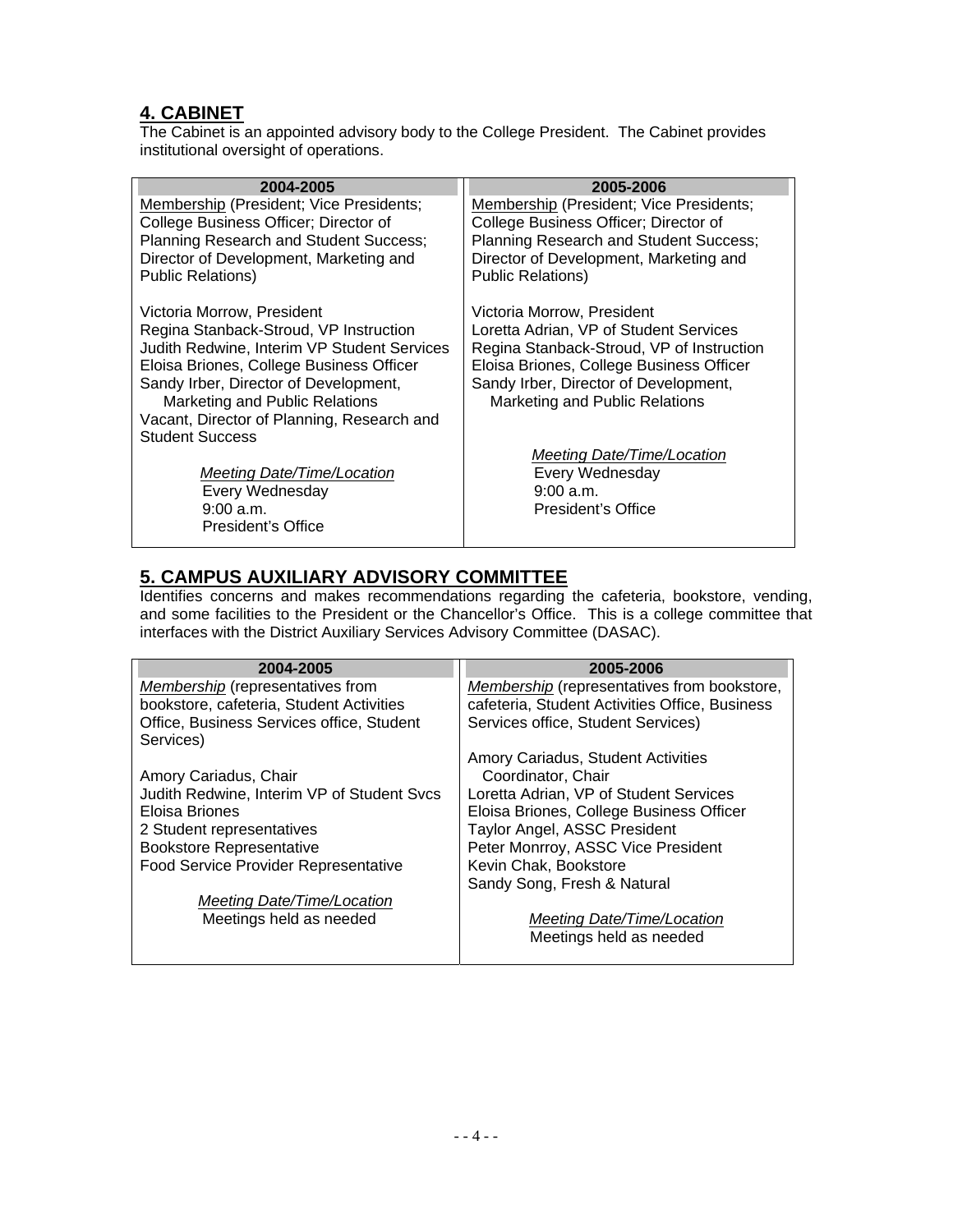#### **6. CLASSIFIED COUNCIL**

Represents the needs, concerns and viewpoints of the classified staff with respect to the District Shared Governance Agreement, excluding all matters related to collective bargaining. It is one of the constituent groups of Skyline College's shared governance organizational structure. The officers are elected by Classified Council membership.

| 2004-2005                                  | 2005-2006                                  |
|--------------------------------------------|--------------------------------------------|
| Membership (all classified employees at    | Membership (all classified employees at    |
| Skyline College: CSEA, AFSCME and non-     | Skyline College: CSEA, AFSCME and non-     |
| represented classified employees including | represented classified employees including |
| classified supervisors and management      | classified supervisors and management      |
| positions. All are voting members and are  | positions. All are voting members and are  |
| encouraged to attend Classified Council    | encouraged to attend Classified Council    |
| meetings).                                 | meetings).                                 |
|                                            |                                            |
| Donna Elliott, President                   | Donna Elliott, President                   |
| Félix Pérez, Vice President                | Linda Allen, Vice President                |
| Linda Herda, Secretary                     | Linda Herda, Secretary                     |
| Theresa Tentes, Treasurer                  | <b>Theresa Tentes, Treasurer</b>           |
| Barbara Daley, Historian                   | Barbara Daley, Historian                   |
|                                            | Pablo Gonzalez, Parliamentarian            |
| Meeting Date/Time/Location                 |                                            |
| 1 <sup>st</sup> Thursday                   | <b>Meeting Date/Time/Location</b>          |
| 2:00 p.m.                                  | 1 <sup>st</sup> Thursday                   |
| Room 5131                                  | 2:00 p.m.                                  |
|                                            | Room 5131                                  |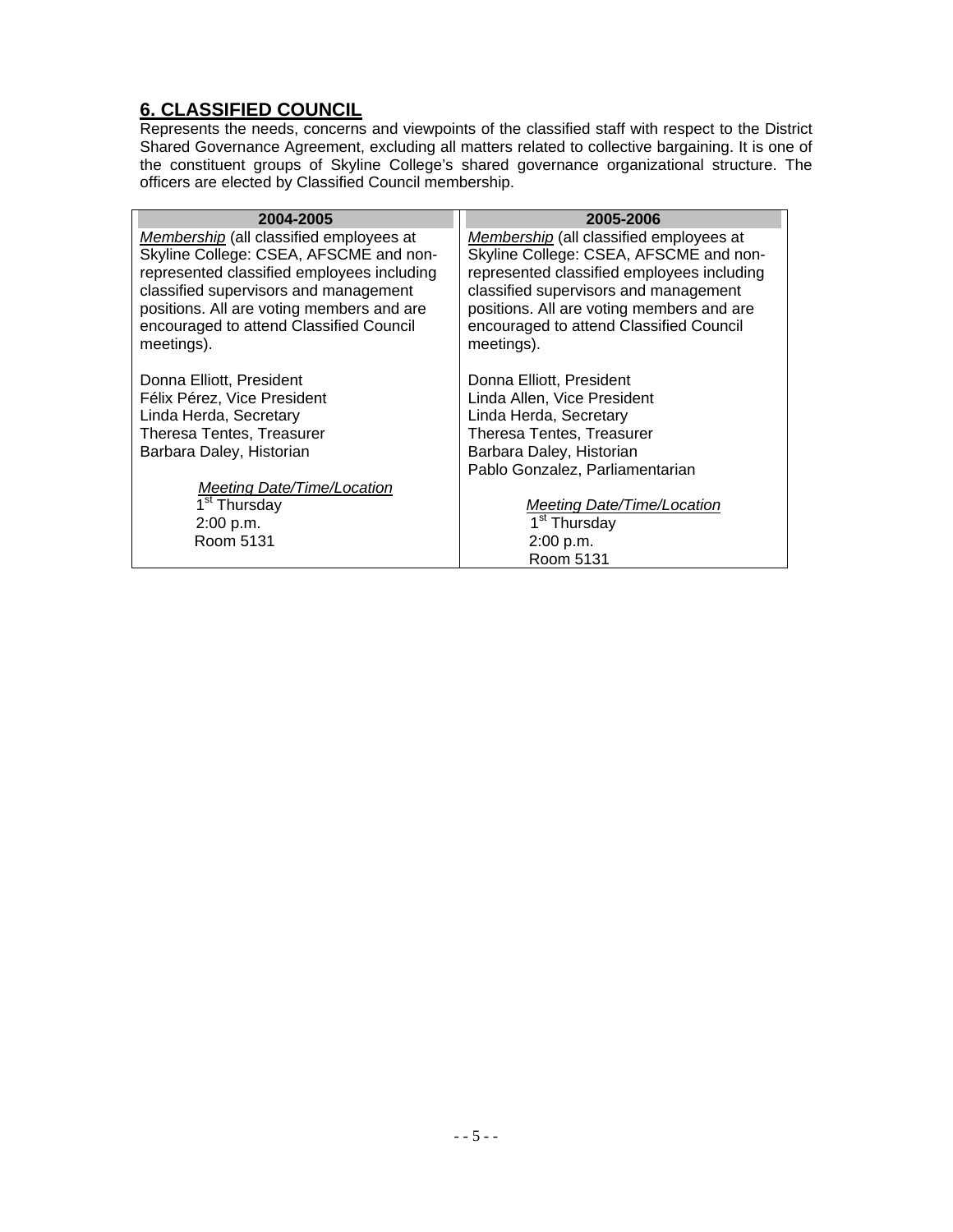#### **7. COLLEGE BUDGET COMMITTEE**

The Skyline College Budget Committee is the primary budget recommendation group for the College, thereby establishing recommendations to the College administration on College budgetary matters. The Committee is responsible for reviewing the revenues and expenditures of the College.

| 2004-2005                                     | 2005-2006                                                               |
|-----------------------------------------------|-------------------------------------------------------------------------|
| Membership                                    | Membership                                                              |
| College Vice Presidents, one dean from        | Members of the College Budget Committee                                 |
| instruction and one dean from Members of      | (CBC) include the following: the Vice                                   |
| the College Budget Committee (CBC)            | Presidents of the College, one dean from                                |
| include the following: the Vice Presidents of | instruction, and one dean from student                                  |
| the College, one dean from instruction, and   | services, the Academic Senate President, two                            |
| one dean from student services, the           | faculty members from each college division                              |
| Academic Senate President, two faculty        | including student services, appointed by the                            |
| members from each college division            | Academic Senate, three classified staff                                 |
| including student services, appointed by the  | appointed by the Classified Council, 2 students                         |
| Academic Senate, three classified staff       | appointed by the ASSC.                                                  |
| appointed by the Classified Council, 2        |                                                                         |
| students appointed by the ASSC.               | Eloisa Briones and Carla Campillo, Co-Chairs                            |
|                                               | Vicki Morrow, President                                                 |
| Regina Stanback-Stroud and Nick Kapp, Co-     | Lori Adrian, VP of Student Services                                     |
| Chairs                                        | Regina Stanback-Stroud, VP of Instruction                               |
| Ilka Barcala                                  | Cathy Hasson, Director of Planning, Research                            |
| <b>Rosemary Bell</b>                          | and Student Success                                                     |
| Connie Beringer                               | Soodi Zamani, Science/Math/Technology                                   |
| Linda Rosa Corazon                            | Nick Kapp, Science/Math/Technology                                      |
| Barbara Daley                                 | Fermin Irigoyen, Language Arts                                          |
| Kijausha David                                | Félix Pérez, Language Arts                                              |
| Pat Deamer                                    | George Wright, Social Science/Creative Arts                             |
| <b>Rick Escalambre</b>                        | Rosie Bell, Social Science/Creative Arts                                |
| Mike Fitzgerald                               | Linda Whitten, Business                                                 |
| Val Goines                                    | Richard Escalambre, Business                                            |
| <b>Katharine Harer</b>                        | Carla Campillo, Counseling, Academic Senate                             |
| Ray Hernandez                                 | Virginia Padron, Counseling                                             |
| Jennifer Hughes<br><b>Johannes Masare</b>     | Mike Fitzgerald, P.E./Athletics                                         |
| Dino Nomicos                                  | Dino Nomicos, P.E./Athletics<br>Jennifer Hughes, Dean, Student Services |
| Virginia Padron                               | <b>Division</b>                                                         |
| Félix Pérez                                   | Margery Meadows, Dean, Instructional                                    |
| <b>Judith Redwine</b>                         | <b>Division</b>                                                         |
| Sandra Verhoogen                              | Salah Webb, Classified Representative                                   |
| Salah Webb                                    | Barbara Lamson, Classified Representative                               |
| Linda Whitten                                 | Taylor Angel, ASSC President                                            |
| Mike Williamson (stand in for Andreas Wolf)   |                                                                         |
| Soodi Zamani                                  | <b>Meeting Date/Time/Place</b>                                          |
| <b>RESOURCE PERSONS:</b>                      | Second and Last Thursday                                                |
| Victoria Morrow                               | 2:10 p.m.                                                               |
| <b>Eloisa Briones</b>                         | Room 5132B                                                              |
| Kathy Blackwood                               |                                                                         |
|                                               |                                                                         |
| <b>Meeting Date/Time/Place</b>                |                                                                         |
| Second Thursday                               |                                                                         |
| 2:10 p.m.                                     |                                                                         |
| Room 5132B                                    |                                                                         |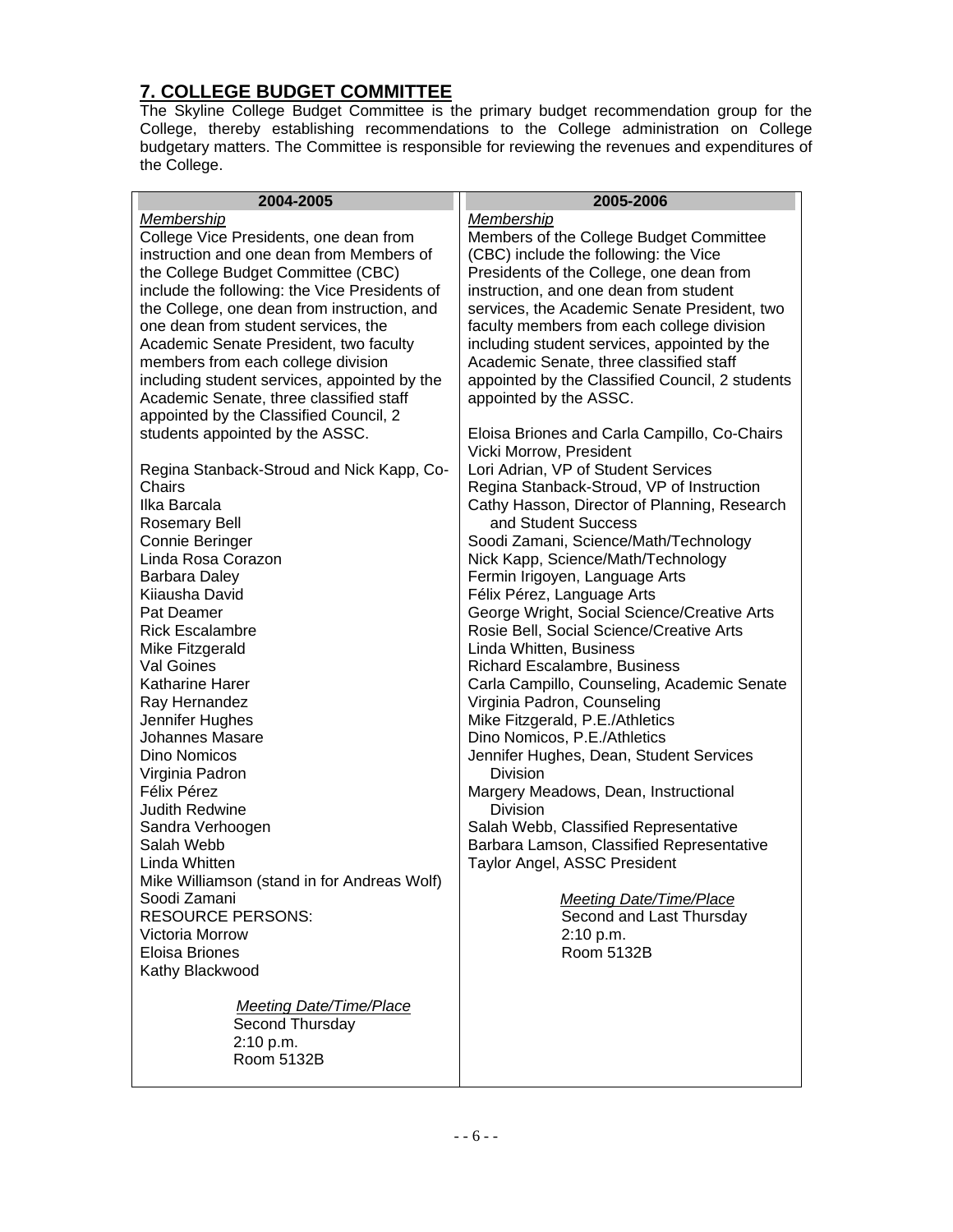#### **8. COLLEGE COUNCIL**

The College Council is the primary planning and policy formulation group for the College, thereby establishing the charges to other units and committees in accomplishing specific tasks including, but not limited to, the following areas: budget, programs, student equity, accreditation, and program review. The Council is responsible for reviewing the progress and accomplishments of the units and committees. The Council serves as the umbrella shared governance committee for the College and is a major participant in decision making for the College.

| 2004-2005                                    | 2005-2006                                    |
|----------------------------------------------|----------------------------------------------|
| Membership (College President and Vice       | Membership (College President and Vice       |
| Presidents, Academic Senate President and    | Presidents, Academic Senate President and    |
| Vice President, Classified Council President | Vice President, Classified Council President |
| and Vice President, Associated Students      | and Vice President, Associated Students      |
| <b>President and Vice President)</b>         | President and Vice President)                |
| Victoria Morrow, Chair                       | Victoria Morrow, President, Chair            |
| Nick Kapp                                    | Loretta Adrian, VP of Student Services       |
| Carla Campillo                               | Regina Stanback-Stroud, VP of Instruction    |
| Donna Elliott                                | Carla Campillo, President, Academic Senate   |
| Félix Pérez                                  | Ray Hernandez, VP of Academic Senate         |
| Ilka Barcala                                 | Donna Elliott, President, Classified Council |
| Melchie Cabrigas                             | Linda Allen, VP of Classified Council        |
| Regina Stanback-Stroud                       | Taylor Angel, ASSC President                 |
| <b>Judith Redwine</b>                        | Peter Monrroy, ASSC Vice President           |
| Meeting Date/Time/Place                      | Meeting Date/Time/Place                      |
| Fourth Wednesday                             | Fourth Wednesday                             |
| 2:10 p.m. - Room 1319                        | 2:10 p.m. - Room 1319                        |
|                                              |                                              |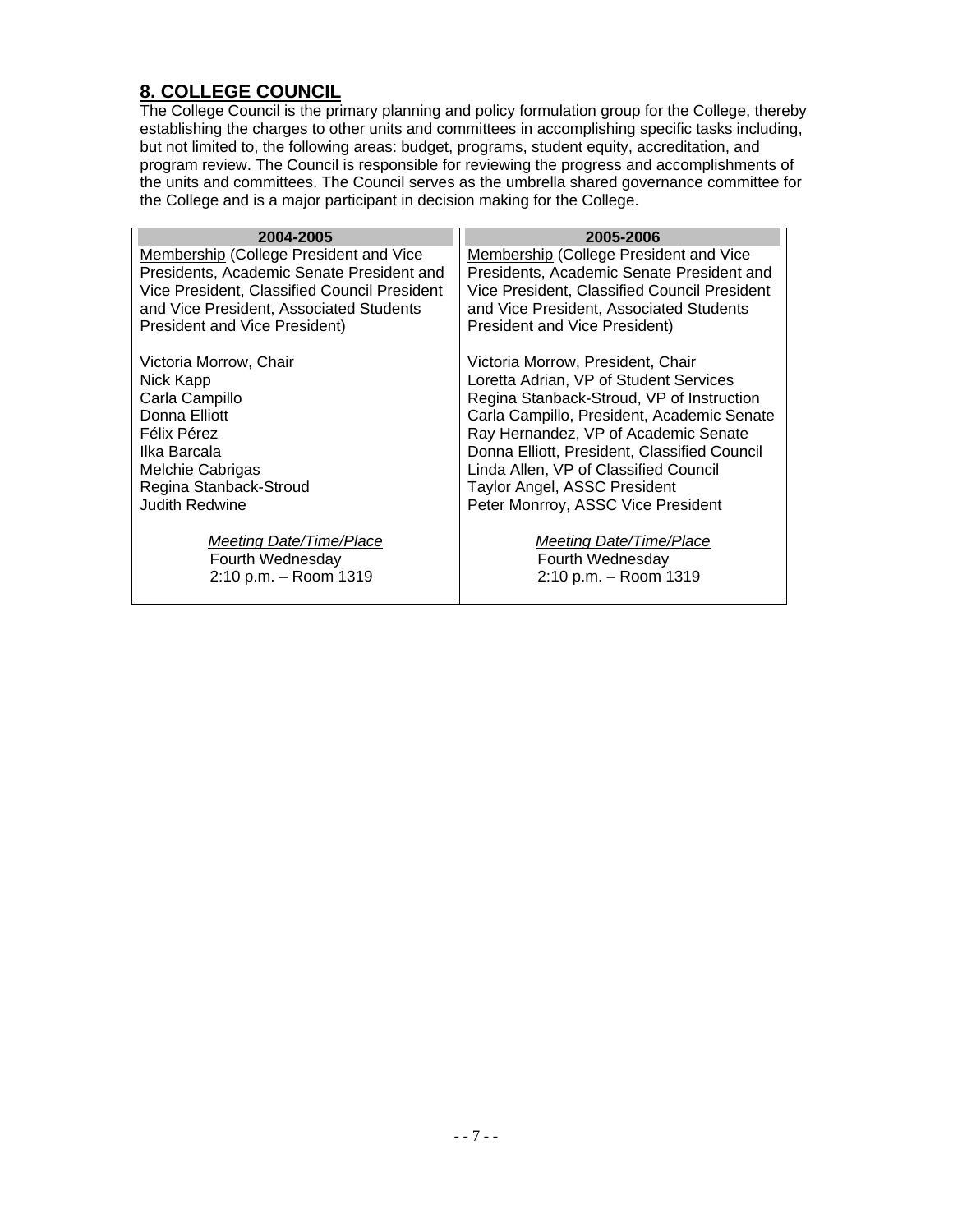#### **9. COMMENCEMENT COMMITTEE**

This committee plans, coordinates and implements all activities for Commencement. The committee meets regularly during the spring semester until the day of graduation. Meetings focus on all logistical aspects of the graduation and the commencement ceremony.

| 2004-2005                                                                                                                                                                                                                                                                                      | 2005-2006                                                                                                                                                                                                                                                                             |
|------------------------------------------------------------------------------------------------------------------------------------------------------------------------------------------------------------------------------------------------------------------------------------------------|---------------------------------------------------------------------------------------------------------------------------------------------------------------------------------------------------------------------------------------------------------------------------------------|
| <b>Membership (Representatives from Buildings</b>                                                                                                                                                                                                                                              | <b>Membership (Representatives from Buildings</b>                                                                                                                                                                                                                                     |
| and Grounds, Campus Bookstore, Multi-                                                                                                                                                                                                                                                          | and Grounds, Campus Bookstore, Multi-                                                                                                                                                                                                                                                 |
| Media, Student Services)                                                                                                                                                                                                                                                                       | Media, Student Services)                                                                                                                                                                                                                                                              |
| <b>Amory Cariadus</b><br><b>Theresa Tentes</b><br><b>Judith Redwine</b><br><b>Rich Tidd</b><br>Linda Ghio<br>Salah Webb<br>Jim Herndon<br>Sally Welch<br>Persis Morrice<br>Andreas Wolf<br><b>Sherri Hancock</b><br><b>Student Representative</b><br>Other members of the campus community are | Amory Cariadus and Loretta Adrian, Co-<br>Chairs<br>Doria Bernard<br>Roxanne Brewer<br>Larisa Cosmineanu<br>Linda Ghio<br>Sherri Hancock<br>Shelly Hausman<br>Belinda Ho<br>Richard Inokuchi<br>Persis Morrice<br><b>Tommie Phillips</b><br><b>Theresa Tentes</b><br><b>Rich Tidd</b> |
| invited to meetings that cover specific                                                                                                                                                                                                                                                        | Salah Webb                                                                                                                                                                                                                                                                            |
| planning areas as it relates to their                                                                                                                                                                                                                                                          | Sally Welch                                                                                                                                                                                                                                                                           |
| department, program or division.                                                                                                                                                                                                                                                               | Andreas Wolf                                                                                                                                                                                                                                                                          |
|                                                                                                                                                                                                                                                                                                | ASSC Representative to be determined in the                                                                                                                                                                                                                                           |
| <b>Meeting Date/Time/Location</b><br>Meetings held as needed                                                                                                                                                                                                                                   | Spring                                                                                                                                                                                                                                                                                |
|                                                                                                                                                                                                                                                                                                | Other members of the campus community are<br>invited to meetings that cover specific<br>planning areas as it relates to their<br>department, program or division.<br><b>Meeting Date/Time/Location</b><br>Meetings held as needed                                                     |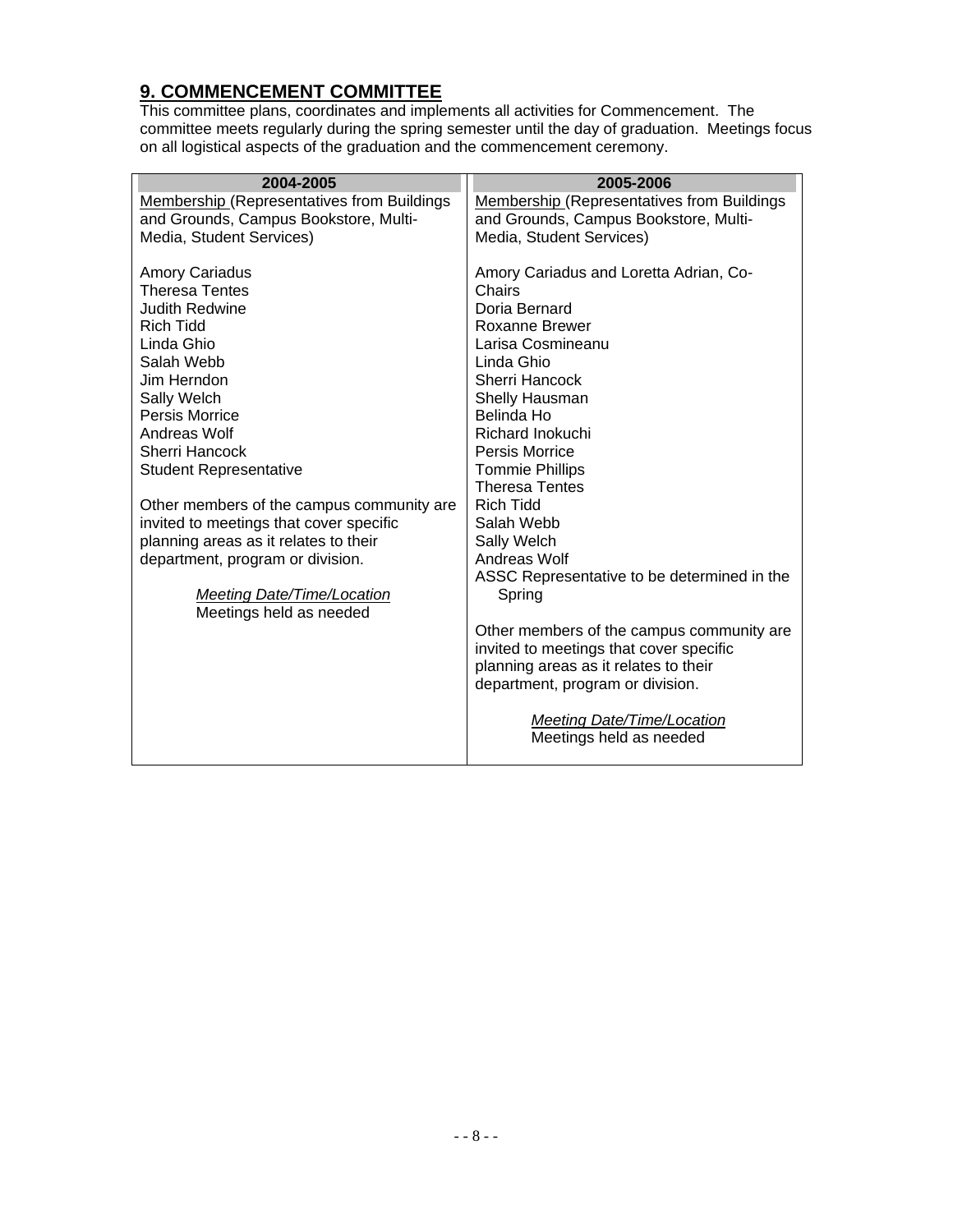#### **10. CURRICULUM COMMITTEE (Academic Senate)**

The Curriculum Committee carries on a regular review of the entire College curriculum; considers for recommendation all matters of administrative policy concerning the curriculum; considers for recommendation proposals for new courses and programs; recommends action on all deletions, classifications and changes in courses and programs.

| 2004-2005                                                                                                                                                                                                                                                                                                                                                                                                                                                                                                                                                                                                           | 2005-2006                                                                                                                                                                                                                                                                                                                                                                                                                                                                                                                                                                                                                                                |
|---------------------------------------------------------------------------------------------------------------------------------------------------------------------------------------------------------------------------------------------------------------------------------------------------------------------------------------------------------------------------------------------------------------------------------------------------------------------------------------------------------------------------------------------------------------------------------------------------------------------|----------------------------------------------------------------------------------------------------------------------------------------------------------------------------------------------------------------------------------------------------------------------------------------------------------------------------------------------------------------------------------------------------------------------------------------------------------------------------------------------------------------------------------------------------------------------------------------------------------------------------------------------------------|
| Membership (one elected faculty                                                                                                                                                                                                                                                                                                                                                                                                                                                                                                                                                                                     | Membership (one elected faculty                                                                                                                                                                                                                                                                                                                                                                                                                                                                                                                                                                                                                          |
| representative from each division)                                                                                                                                                                                                                                                                                                                                                                                                                                                                                                                                                                                  | representative from each division)                                                                                                                                                                                                                                                                                                                                                                                                                                                                                                                                                                                                                       |
| Arthur Takayama, Co-Chair, Social<br>Science/Creative Arts<br>Christine Roumbanis, Co-Chair, Business<br>Jan Fosberg, Physical Education<br>Jim Bowsher, Language Arts<br>Ray Hernandez, Science/Math/Technology<br>Linda Rosa Corazon, Counseling<br>Evelyn Seth, Matriculation, ex officio<br>Sherri Hancock, ex officio<br>Regina Stanback-Stroud, ex officio<br>Persis Morrice, classified rep, ex officio<br>Marilyn Mascarinas, student rep, ex officio<br>Maria Norris, ex officio, Recorder<br><b>Meeting Date/Time/Location</b><br>1 <sup>st</sup> and 3 <sup>rd</sup> Wednesday<br>2:10 p.m.<br>Room 1319 | Arthur Takayama, Co-Chair, Social<br>Science/Creative Arts<br>Christine Roumbanis, Co-Chair, Business<br>Jim Bowsher, Language Arts<br>Daisy Araica, Science/Math/Technology<br>Jan Fosberg, P.E./Athletics<br>Sherri Hancock, Enrollment Services, ex<br>officio<br>Jennifer Hughes, Counseling, ex officio<br>Imelda Hermosillo, Counseling<br>Persis Morrice, Classified rep, ex officio<br>Peter Monrroy, ASSC rep, ex officio<br>Linda Rosa Corazon, Counseling, ex officio<br>Regina Stanback-Stroud, ex officio<br>Maria Norris, Recorder, ex officio<br>Meeting Date/Time/Location<br>1 <sup>st</sup> and 3 <sup>rd</sup> Wednesday<br>2:10 p.m. |
|                                                                                                                                                                                                                                                                                                                                                                                                                                                                                                                                                                                                                     | Room 1319                                                                                                                                                                                                                                                                                                                                                                                                                                                                                                                                                                                                                                                |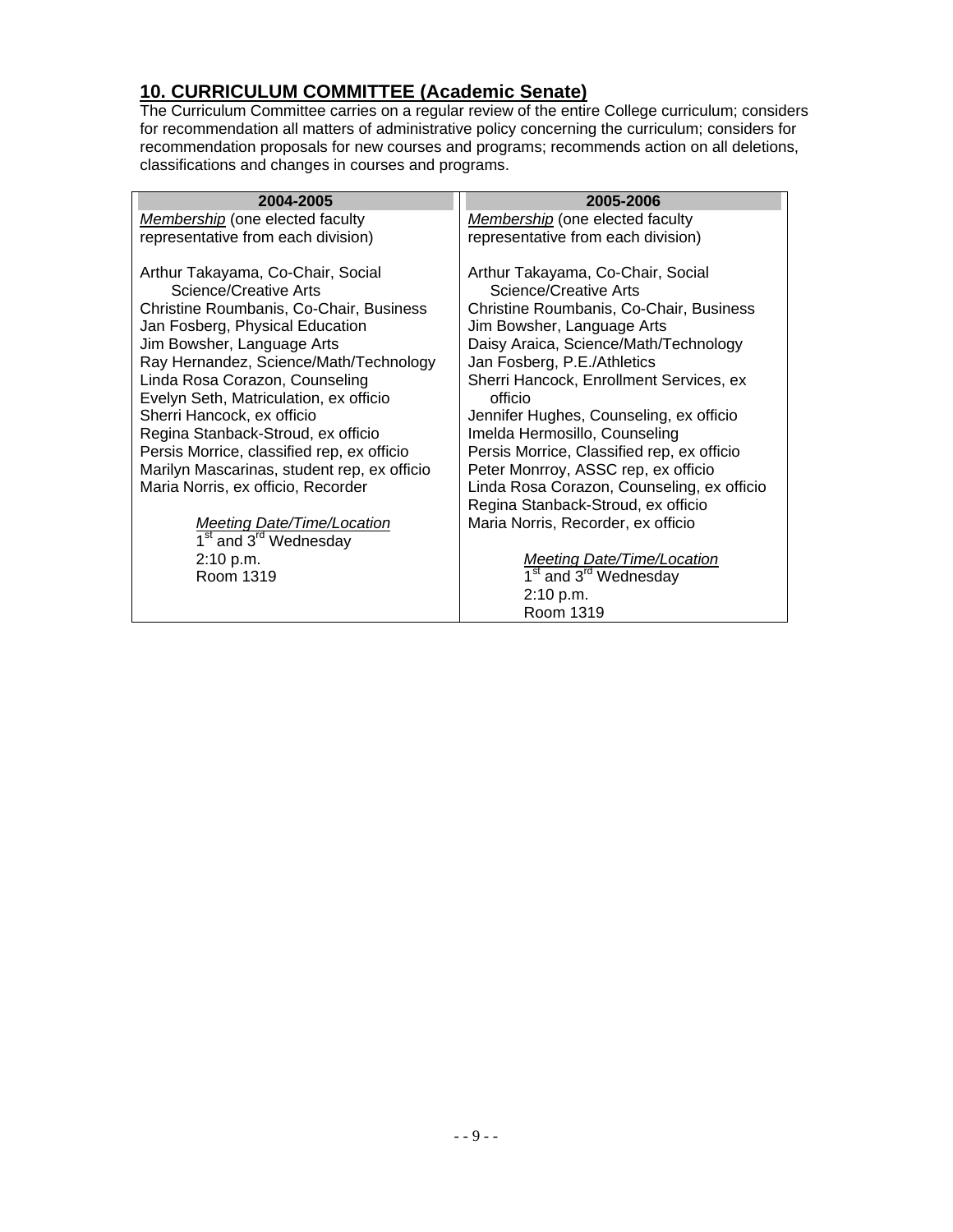#### **11. EDUCATIONAL POLICY COMMITTEE (Academic Senate)**

This committee considers for recommendation all matters of educational policy including academic standards, probation, disqualification, readmissions policies, grading procedures, matriculation, student behavior, and student grievance procedures; considers for recommendation all matters of administrative policy concerning educational policy, including policies of the Office of Instruction and the Office of Student Services.

| 2004-2005                          | 2005-2006                                                          |
|------------------------------------|--------------------------------------------------------------------|
| Membership (one elected faculty    | Membership (one elected faculty                                    |
| representative from each division) | representative from each division)                                 |
| Garrett Nicol, Chair               | Garrett Nicol, Chair, Language Arts/Learning                       |
| Lynne Douglas                      | Resources                                                          |
| Jacquie Escobar                    | George Buckingham, Social                                          |
| <b>Bridget Fischer</b>             | <b>Science/Creative Arts</b>                                       |
| Cindy Moss/Tadashi Tsuchida        | Tadashi Tsuchida, Science/Math/Technology                          |
| Diana Cushway                      | Cindy Moss, Science/Math/Technology                                |
| Paul Spakowski                     | Lynne Douglas, Counseling, Social Science                          |
| Char Wulbers, classified rep       | Kevin Sullivan, Business                                           |
| Melchie Cabrigas, student rep      | Char Wulbers, Classified Representative                            |
| Sherri Hancock, ex officio         | Taylor Angel, ASSC                                                 |
| Jennifer Hughes, ex officio        | Peter Monrroy, ASSC                                                |
| Evelyn Seth, ex officio            | Lori Adrian, VP Student Services, ex officio                       |
| Judith Redwine, ex officio         | Donna Bestock, Dean of Social<br>Science/Creative Arts, ex officio |
| <b>Meeting Date/Time/Location</b>  | Sherri Hancock, Dean of Enrollment                                 |
| $\overline{1}^{\text{st}}$ Tuesday | Services, ex officio                                               |
| 1:30-3:00 p.m.                     | Jennifer Hughes, Dean of Counseling, ex                            |
| Room 1319                          | officio                                                            |
|                                    |                                                                    |
|                                    | <b>Meeting Date/Time/Location</b>                                  |
|                                    | 1 <sup>st</sup> Tuesday                                            |
|                                    | 1:30 p.m.                                                          |
|                                    | Room 5131                                                          |
|                                    |                                                                    |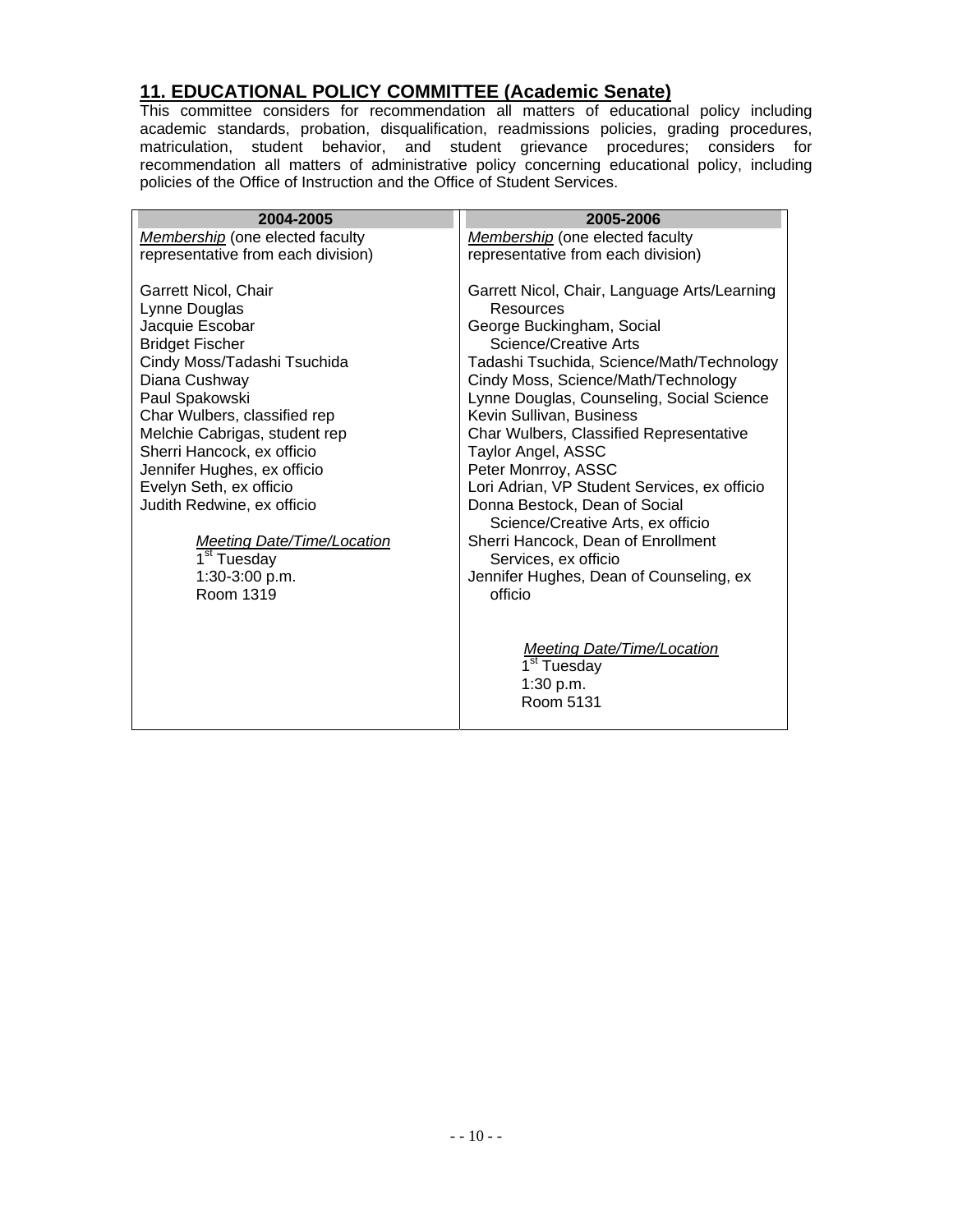# **12. EMERGENCY RESPONSE PLAN COMMITTEE**

The Emergency Response Committee develops strategies for disaster preparedness and recovery for the campus. The committee is charged with maintaining the campus Emergency Response Plan, updating contact information and the evacuation plan, providing training for the campus on emergency procedures.

| 2004-2005                                        | 2005-2006                                        |
|--------------------------------------------------|--------------------------------------------------|
| <b>Membership</b> (Representatives from Security | <b>Membership</b> (Representatives from Security |
| Office, Health Office and Administration)        | Office, Health Office and Administration)        |
|                                                  |                                                  |
| Judith Redwine, Chair                            | Loretta Adrian, Chair                            |
| Sherri Hancock                                   | <b>Floisa Briones</b>                            |
| Victoria Morrow                                  | Donna Elliott                                    |
| Linda Ghio                                       | Jan Gersonde                                     |
| Vicky Takayama                                   | Linda Ghio                                       |
| Jerry Peel                                       | Manny Granillo                                   |
| Andreas Wolf                                     | <b>Tony Gulli</b>                                |
| <b>Tony Gulli</b>                                | Sherri Hancock                                   |
| Eloisa Briones                                   | Judy Heldberg                                    |
| Richard Inokuchi                                 | Linda Herda                                      |
| Sarah Husary                                     | Belinda Ho                                       |
| Jim Herndon.                                     | Jon T. Holloway                                  |
| Donna Elliott                                    | Sarah Husary                                     |
| Jan Gersonde                                     | Richard Inokuchi                                 |
| Manny Granillo                                   | <b>Tommie Phillips</b>                           |
| Sarah Husary                                     | Regina Stanback-Stroud                           |
| Linda Herda                                      | Vicky Takayama                                   |
| Jon Holloway                                     | Andreas Wolf                                     |
| Donald Smith                                     |                                                  |
|                                                  | <b>Meeting Date/Time/Location</b>                |
| <b>Meeting Date/Time/Place</b>                   | 4 <sup>th</sup> Friday of each month             |
| 4 <sup>th</sup> Thursday of each month           | $2:00 - 3:00$ p.m.                               |
| $3:00 - 4:00$ p.m.                               | Room 1319                                        |
| Room 1319                                        |                                                  |
|                                                  |                                                  |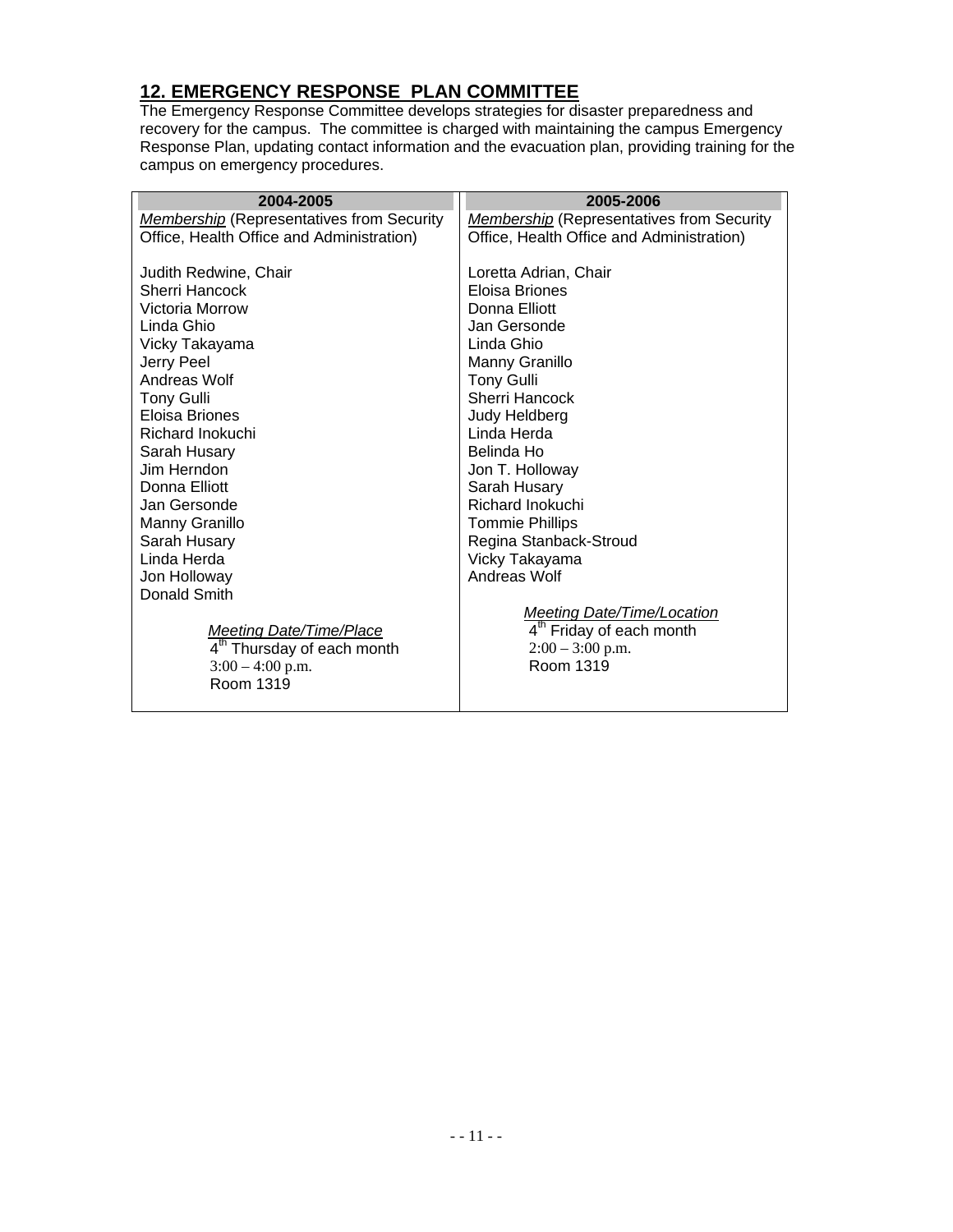#### **13. FRESH LOOK ADVISORY GROUP**

| 2004-2005 | 2005-2006                                    |
|-----------|----------------------------------------------|
|           | <b>Membership</b>                            |
|           | Victoria Morrow, President, Chair            |
|           | Loretta Adrian, VP Student Services          |
|           | Regina Stanback-Stroud, VP Instruction       |
|           | Sandy Irber, Director of Development/        |
|           | Marketing and Public Relations               |
|           | Cathy Hasson, Director of Planning, Research |
|           | and Student Success                          |
|           | Jennifer Hughes, Dean of Counseling          |
|           | Sherri Hancock, Dean of Enrollment Services  |
|           | Richard Inokuchi, Facilities Operations      |
|           | Manager                                      |
|           | Jeff Acidera, Academic Senate Representative |
|           | Ray Hernandez, Academic Senate               |
|           | Representative                               |
|           | Kathy Fitzpatrick, Classified Representative |
|           | Mary Anne Leary, Classified Representative   |
|           | Greg Cochran, President's Council            |
|           | Bonnie Wells, President's Council            |
|           | Jennie Winton, Mission Minded                |
|           | Zach Hochstadt, Mission Minded               |
|           | Taylor Angel, ASSC President                 |
|           | Peter Monrroy, ASSC Vice President           |
|           |                                              |
|           | <b>Meeting Date/Time/Location</b>            |
|           | To be Determined                             |

#### **14. FULL TIME EQUIVALENT FACULTY ALLOCATION COMMITTEE**

The FTEFAC is charged with developing and recommending to the Academic Senate for endorsement and to the College President for approval, a prioritized list of strategic allocations of *Full Time Equivalent Faculty (*FTEF) in order for the college to meet its mission of serving the educational needs of the community.

| 2004-2005                     | 2005-2006                                           |
|-------------------------------|-----------------------------------------------------|
| Membership                    | Membership                                          |
| Regina Stanback-Stroud, Chair | Regina Stanback-Stroud, VP Instruction, Chair       |
| Dino Nomicos                  | Pat Deamer, Science/Math/Technology                 |
| Donna Bestock                 | Jennifer Hughes, Dean of Counseling                 |
| Eloisa Briones                | Virginia Padron, Counseling                         |
| Eric Brenner                  | Cal Robinson, Business                              |
| Jennifer Hughes               | Mike Williamson, Dean of Science/Math/Technology    |
| Masao Suzuki                  | Eloisa Briones, College Business Officer (Resource) |
| Michael Williamson            | Nina Floro, Language Arts                           |
| Nina Floro                    | Masao Suzuki, Social Science/Creative Arts          |
| Pat Deamer                    | Dino Nomicos, P.E./Athletics                        |
| Sita Motipara                 |                                                     |
| Virginia Padron               | Meeting Date/Time/Place                             |
|                               | As needed                                           |
| Meeting Date/Time/Place       |                                                     |
| As needed                     |                                                     |
|                               |                                                     |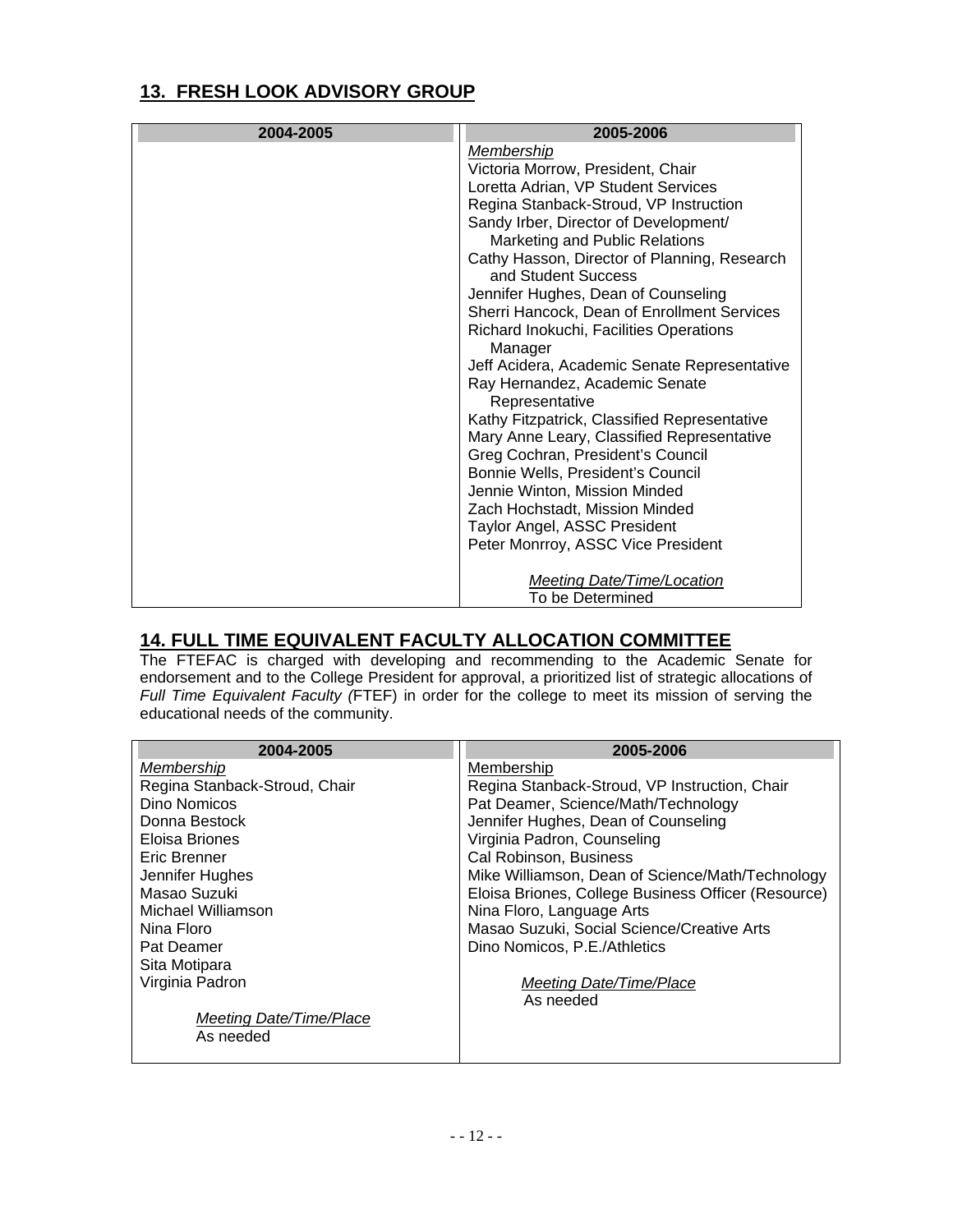### **15. HEALTH AND SAFETY COMMITTEE**

The Heath and Safety Committee promotes a healthful and safe environment for staff and students, educating and training personnel in safe work practice. The committee conducts safety inspections and recommends corrective action to the College. The Committee is charged under CSEA contract (article 13. 13.6) to meet at least quarterly. A district Safety Management Committee will meet at least twice each fiscal year. The committee is to include two representatives appointed by CSEA.

| 2004-2005                                  | 2005-2006                                                          |
|--------------------------------------------|--------------------------------------------------------------------|
| <b>Membership</b>                          | Membership                                                         |
| Judith Redwine, Chair                      | Sherri Hancock, Dean of Enrollment Services,                       |
| Donna Elliott                              | Chair                                                              |
| Jim Herndon                                | Loretta Adrian, VP of Student Services                             |
| Sandy Kirkpatrick                          | Ann Burns, Business                                                |
| <b>Char Wulbers</b>                        | Amory Cariadus, Student Activities                                 |
| <b>Amory Cariadus</b>                      | Dennis Eadus, Language Arts                                        |
| Linda Van Sciver, Counseling               | Donna Elliott, Classified Council President                        |
| Jackie Collado, Bookstore                  | Alice Erskine, Science/Math/Technology                             |
| Alice Erskine, Science/Math/Technology     | Linda Ghio, President's Office rep                                 |
| Johannes Masare, Social Science/Creative   | Anthony Gulli, Buildings & Grounds                                 |
| Arts                                       | Sandra Hatzistratis, P.E./Athletics                                |
| Dennis Eadus, Language Arts                | Richard Inokuchi, Facilities Operations                            |
| Mousa Ghanma, Science/Math/Technology      | Manager                                                            |
| Tony Jackson, Social Science/Creative Arts | Johannes Masare, Social Science/Creative<br>Arts                   |
| <b>Meeting Date/Time/Place</b>             | Edmund Ortiz, Bookstore                                            |
| Third Tuesday $-1:00$ p.m.                 | Vinesh Samujh, Buildings & Grounds                                 |
| Room 1319                                  | Tommie Phillips, Security                                          |
|                                            | Linda Van Sciver, Counseling                                       |
|                                            | Andreas Wolf, Dean of P.E./Athletics                               |
|                                            | Char Wulbers, Admissions & Records,                                |
|                                            | <b>Classified Representative</b>                                   |
|                                            | Meeting Date/Time/Place<br>Third Tuesday $-1:00$ p.m.<br>Room 5131 |
|                                            |                                                                    |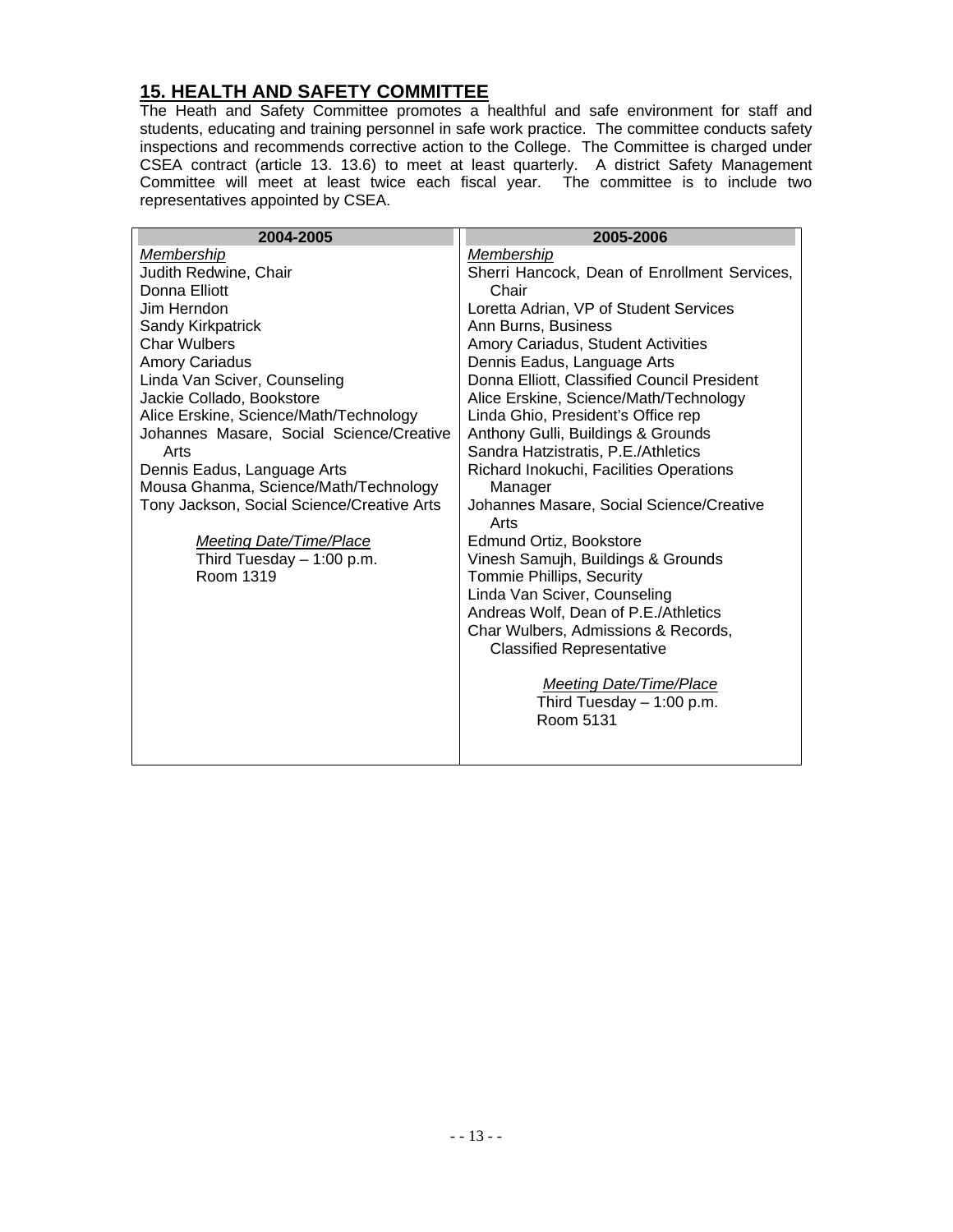### **16. INSTITUTIONAL PLANNING COMMITTEE**

The Institutional Planning Committee was created by the College Council in September 2003 and is governed by charter and By-Laws of the College Council. The task of the IPC is to formulate and recommend to the College Council a plan for the IPC as a standing committee and implementation timeline for the integration of the IPC into the governance structure of the College. The IPC will be the primary body responsible to coordinate, communicate and integrate College-wide planning at Skyline.

| 2004-2005                                   | 2005-2006                                         |
|---------------------------------------------|---------------------------------------------------|
| Membership (President and Vice Presidents,  | <b>Membership</b> (President and Vice Presidents, |
| Director of Planning, Research, and Student | Director of Planning, Research, and Student       |
| Success, representatives appointed by       | Success, representatives appointed by             |
| constituent groups: Academic Senate,        | constituent groups: Academic Senate,              |
| Classified Council, Management and ASSC)    | Classified Council, Management and ASSC)          |
| Regina Stanback-Stroud, Chair               | Cathy Hasson, Chair Director of Planning,         |
| Anyta Archer                                | Research, and Student Success                     |
| Ilka Barcala                                | Vicki Morrow, President                           |
| Eric Benjamin                               | Loretta Adrian, VP of Student Services            |
| Connie Beringer                             | Regina Stanback-Stroud, VP of Instruction         |
| Melchie Cabrigas                            | Eloisa Briones, College Business Officer          |
| <b>Amory Cariadus</b>                       | Nick Kapp, Science/Math/Technology                |
| Chip Chandler                               | Pat Deamer, Science/Math/Technology               |
| Pat Deamer                                  | Dennis Eadus, Language Arts                       |
| <b>Rick Escalambre</b>                      | Fermin Irigoyen, Language Arts                    |
| Fermin Irigoyen                             | Tony Jackson, Social Science/Creative Arts        |
| Nick Kapp                                   | Justin Piergrossi, P.E./Athletics                 |
| <b>Marilyn Mascarinas</b>                   | Judy Lariviere, Counseling                        |
| Margery Meadows                             | Maria Escobar, Director, Financial Aid, EOPS      |
| Dino Nomicos                                | and CalWorks                                      |
| Virginia Padron                             | Sherri Hancock, Dean of Enrollment Services       |
| Justin Piergrossi                           | Tom Hewitt, Director, Library Services            |
| Evelyn Seth                                 | Richard Soyombo, Director, CITD (Resource)        |
| <b>Tom Sullivan</b>                         | William Watson, Director, Workforce               |
| Masao Suzuki                                | Development (Resource)                            |
| Linda Whitten                               | Amory Cariadus, Coordinator, Student              |
| James Wong                                  | <b>Activities</b>                                 |
| <b>Judith Redwine</b>                       | Anyta Archer, Classified Representative           |
| Kathy Zbikowski-Taylor                      | Kathy Zbikowski-Taylor, Classified                |
| 2 Student Representatives                   | Representative                                    |
|                                             | Taylor Angel, ASSC President                      |
| <b>RESOURCE PERSONS:</b>                    | Peter Monrroy, ASSC Vice President                |
| Eloisa Briones                              |                                                   |
|                                             | Meeting Date/Time/Place                           |
| <b>Meeting Date/Time/Place</b>              | $2nd$ Wednesday                                   |
| $2nd$ Wednesday                             | 2:15-3:30 p.m.                                    |
| 2:00 p.m.                                   | Room 5131 (November in 1319)                      |
| Room 5131                                   |                                                   |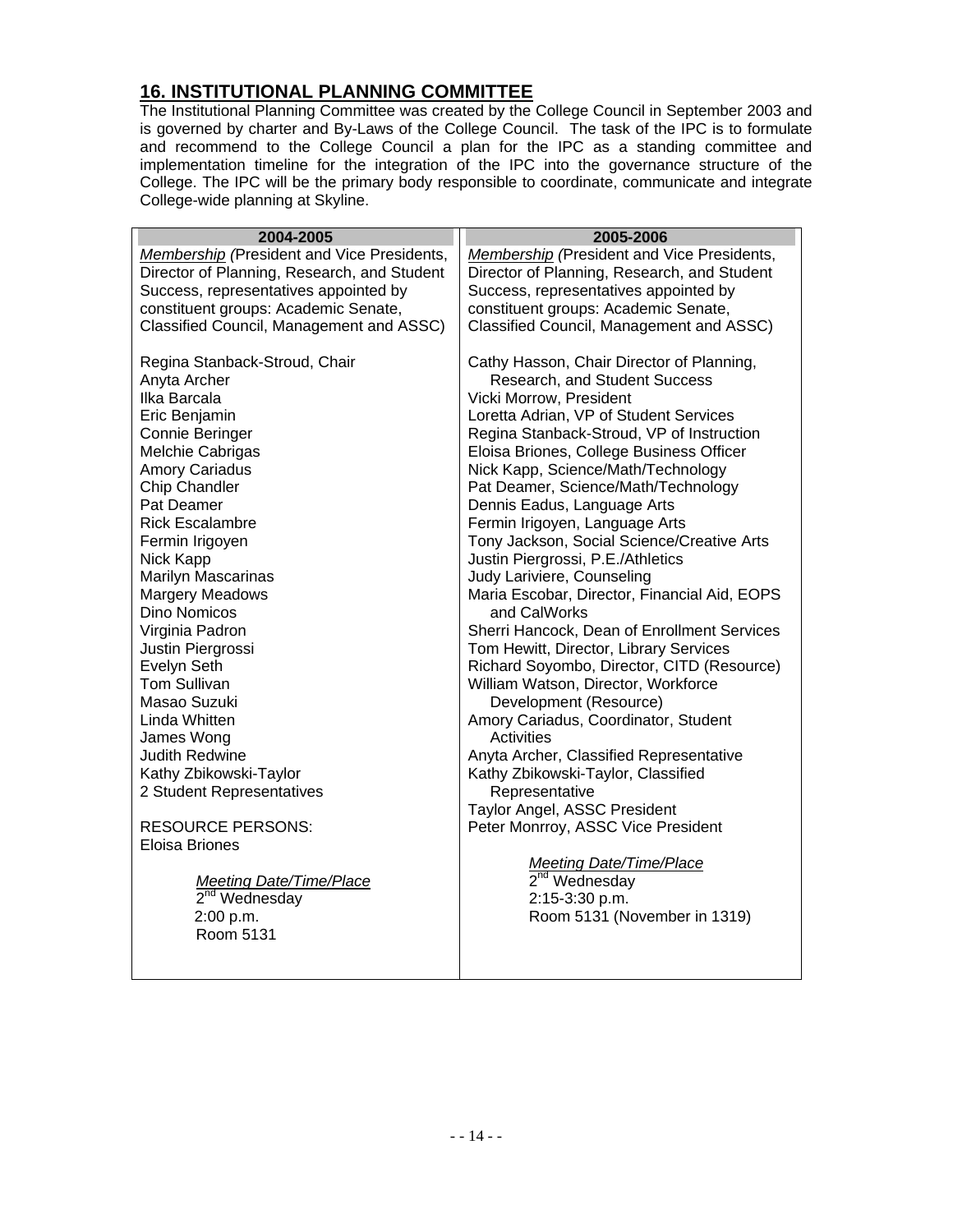#### **17. MANAGEMENT COUNCIL**

The Management Council is an appointed advisory to the College President and primarily meets to facilitate communication among Managers regarding College operations.

| 2004-2005                                   | 2005-2006                                      |
|---------------------------------------------|------------------------------------------------|
| Membership (President, Vice Presidents,     | <b>Membership</b> (President, Vice Presidents, |
| Deans, Academic Supervisors, Directors, and | Deans, Academic Supervisors, Directors, and    |
| <b>Classified Supervisors)</b>              | <b>Classified Supervisors)</b>                 |
|                                             |                                                |
| Victoria Morrow, Chair                      | Victoria Morrow, Chair                         |
| Susan Andrien                               | Loretta Adrian                                 |
| Donna Bestock                               | Susan Andrien                                  |
| Eloisa Briones                              | Connie Beringer                                |
| Maria Escobar                               | Donna Bestock                                  |
| Sherri Hancock                              | Eloisa Briones                                 |
| Jim Herndon.                                | <b>Kevin Chak</b>                              |
| <b>Tom Hewitt</b>                           | Maria Escobar                                  |
| Jennifer Hughes                             | Sherri Hancock                                 |
| Richard Inokuchi                            | Cathy Hasson                                   |
| Sandy Irber                                 | <b>Tom Hewitt</b>                              |
| Anita Martinez                              | Jennifer Hughes                                |
| <b>Margery Meadows</b>                      | <b>Richard Inokuchi</b>                        |
| Judith Redwine                              | Sandy Irber                                    |
| Don Smith                                   | <b>Margery Meadows</b>                         |
| <b>Richard Soyombo</b>                      | <b>Tommie Phillips</b>                         |
| Regina Stanback-Stroud                      | <b>Richard Soyombo</b>                         |
| William Watson                              | Regina Stanback-Stroud                         |
| Mike Williamson                             | William Watson                                 |
| Andreas Wolf                                | Mike Williamson                                |
|                                             | Andreas Wolf                                   |
| <b>Meeting Date/Time/Location</b>           |                                                |
| 2 <sup>nd</sup> and 4 <sup>th</sup> Tuesday | Meeting Date/Time/Location                     |
| 2:00-4:00 p.m.                              | 2 <sup>nd</sup> Tuesday                        |
| Room 5131                                   | 2:00-4:00 p.m.                                 |
|                                             | Room 5131                                      |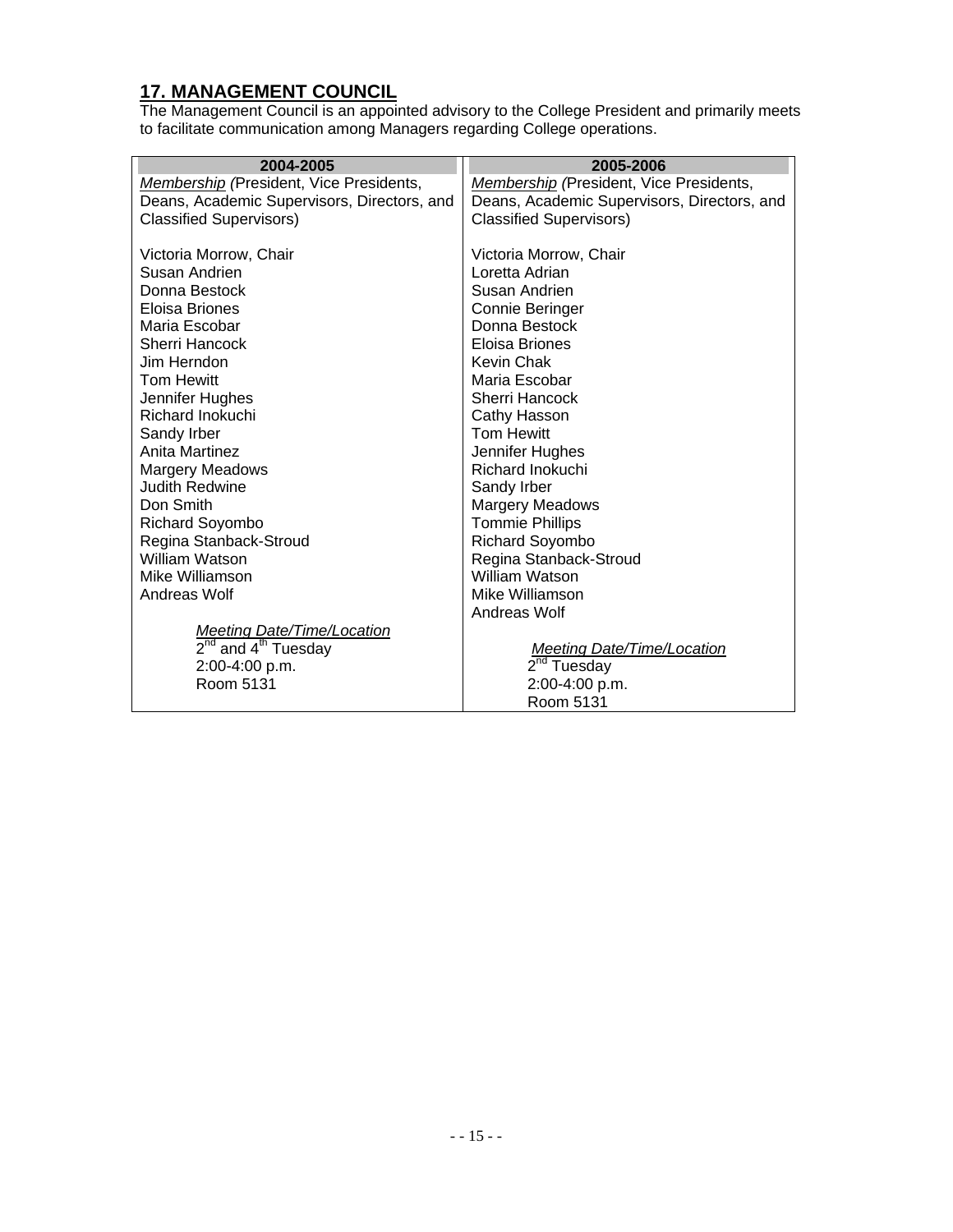#### **18. PRESIDENT'S COUNCIL**

The purpose of the President's Council is to provide community input, feedback and support for the resource development program at Skyline College.

| <b>Membership</b> (Representatives from business,                                                                                                                                                           |                                                                                                                                                                                                                                                                                                                                                                                                                                                                                                                                                                                                                    |
|-------------------------------------------------------------------------------------------------------------------------------------------------------------------------------------------------------------|--------------------------------------------------------------------------------------------------------------------------------------------------------------------------------------------------------------------------------------------------------------------------------------------------------------------------------------------------------------------------------------------------------------------------------------------------------------------------------------------------------------------------------------------------------------------------------------------------------------------|
| industry, government, nonprofits and other<br>organizations whose interest in a connection<br>with Skyline College provides a strong base<br>of knowledge and support for the President of<br>the College.) | <b>Membership</b> (Representatives from business,<br>industry, government, nonprofits and other<br>organizations whose interest in a connection<br>with Skyline College provides a strong base<br>of knowledge and support for the President of<br>the College.)                                                                                                                                                                                                                                                                                                                                                   |
| Victoria Morrow, President<br>Sandy Irber, Director of Development,<br>Marketing and Public Information<br><b>Meeting Date/Time/Location</b><br>Four times per year in Room 5131                            | Victoria Morrow, President<br>Sandy Irber, Director of Development,<br>Marketing and Public Information<br>Kim Benton<br>Alice Bulos<br>Greg Cochran<br>Jim Comstock<br><b>Michael Crilly</b><br>Philip Garlington<br>Michael Guingona<br>Rachel Juliana<br>Maritess Lagandaon<br>Carolyn Livengood<br>Dave Mandelkern<br>Jeannene Minnix<br><b>Cherie Napier</b><br>Monica Poindexter<br>Mario Puccinelli<br>Sepi Richardson<br>Carol Tanzi<br><b>Tedi Vriheas</b><br>Carol Way<br><b>Bonnie Wells</b><br><b>Meeting Date/Time/Location</b><br>Sept. 22, 2005<br>Feb. 16, 2006<br>April 20, 2006<br>Nov. 17, 2005 |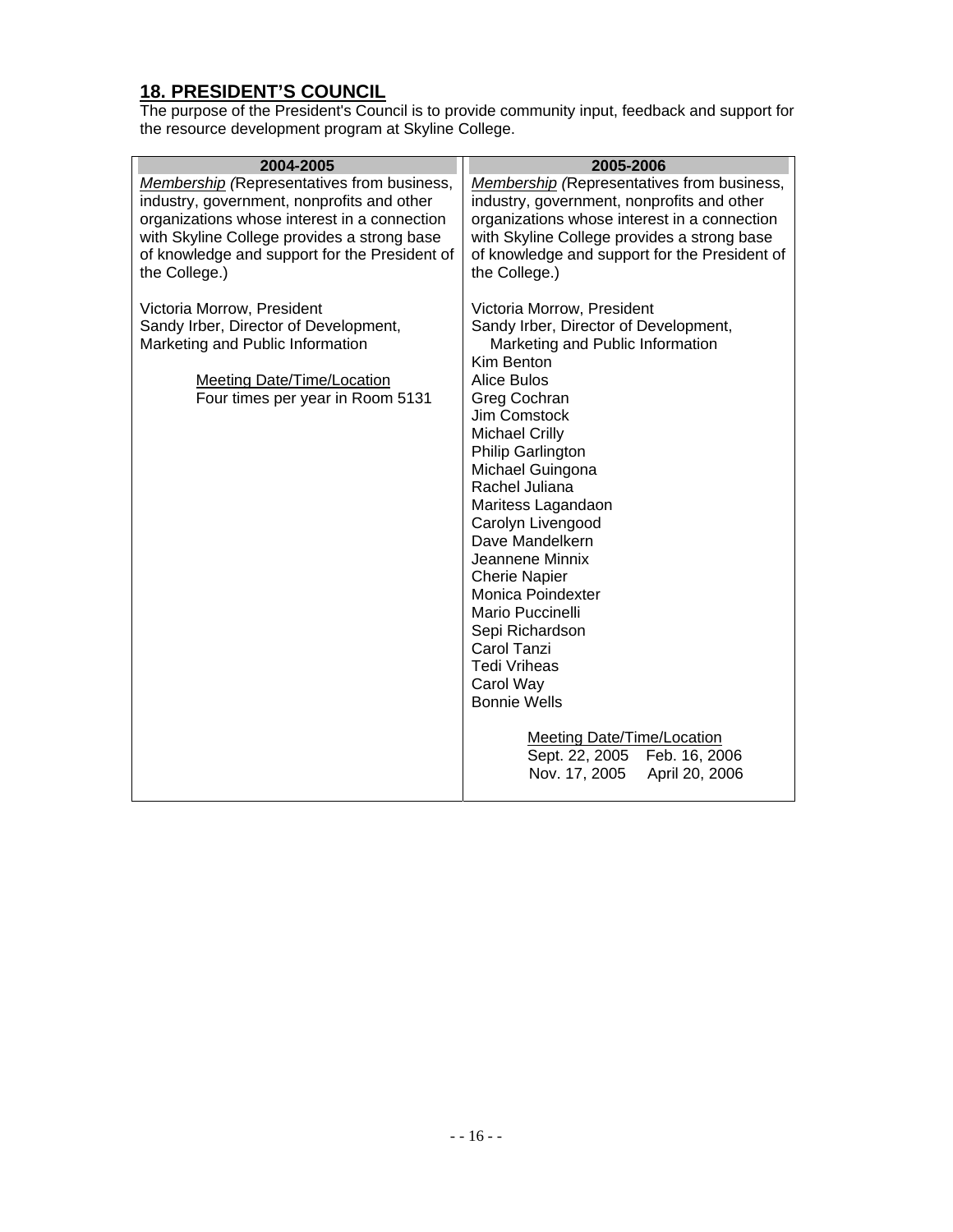### **19. PRESIDENT'S COUNCIL ADVISORY BOARD**

Charge to be determined

| 2004-2005 | 2005-2006                             |
|-----------|---------------------------------------|
|           | Membership                            |
|           |                                       |
|           | Victoria Morrow, President            |
|           | Sandy Irber, Director of Development, |
|           | Marketing and Public Information      |
|           | Mark Benton                           |
|           | Susan Brissenden-Smith, Liaison       |
|           | <b>Tony Clifford</b>                  |
|           | <b>Cydney Crampton</b>                |
|           | Gayle Dee                             |
|           | Hon. Helen Fisicaro                   |
|           | Hon. Larry Franzella                  |
|           | Jeanne H. George                      |
|           | Denise Kelly                          |
|           | Hon. Julie Lancelle<br>Anne LeClair   |
|           | Hon. Karyl Matsumoto                  |
|           | David Mineta                          |
|           | Hon. Gene Mullin                      |
|           | Barbara Olds                          |
|           | Mario Panoringan                      |
|           | Mary Griffin Ramseur                  |
|           | Hon. Jackie Speier                    |
|           | Hon. Adrienne J. Tissier              |
|           | <b>Richard Van Doren</b>              |
|           | Mona Lisa Yuchengco                   |
|           |                                       |

#### **20. PROFESSIONAL DEVELOPMENT COMMITTEE**

Evaluates and makes recommendations for funding faculty proposals for long-term and shortterm professional development projects.

| 2004-2005                                                  | 2005-2006                                                                 |
|------------------------------------------------------------|---------------------------------------------------------------------------|
| Membership                                                 | Membership                                                                |
| (one elected faculty representative from each<br>division) | (one elected faculty representative from each<br>division)                |
| Sandra Verhoogen, Chair                                    | Rick Hough, Chair, Science/Math/Technology                                |
| <b>Richard Lambert</b><br><b>Claire Muller-Moseley</b>     | Joyce Lee, Counseling, Academic Senate<br>Claire Muller-Moseley, Business |
| Evelyn Seth                                                | Linda Vogel, Language Arts                                                |
| Andreas Wolf                                               | Andreas Wolf, Dean, P.E./Athletics                                        |
| Don Smith                                                  | Margery Meadows, Dean, Business                                           |
| Meeting Date/Time/Place                                    | Meeting Date/Time/Place                                                   |
| Meetings held as needed                                    | Meetings held as needed                                                   |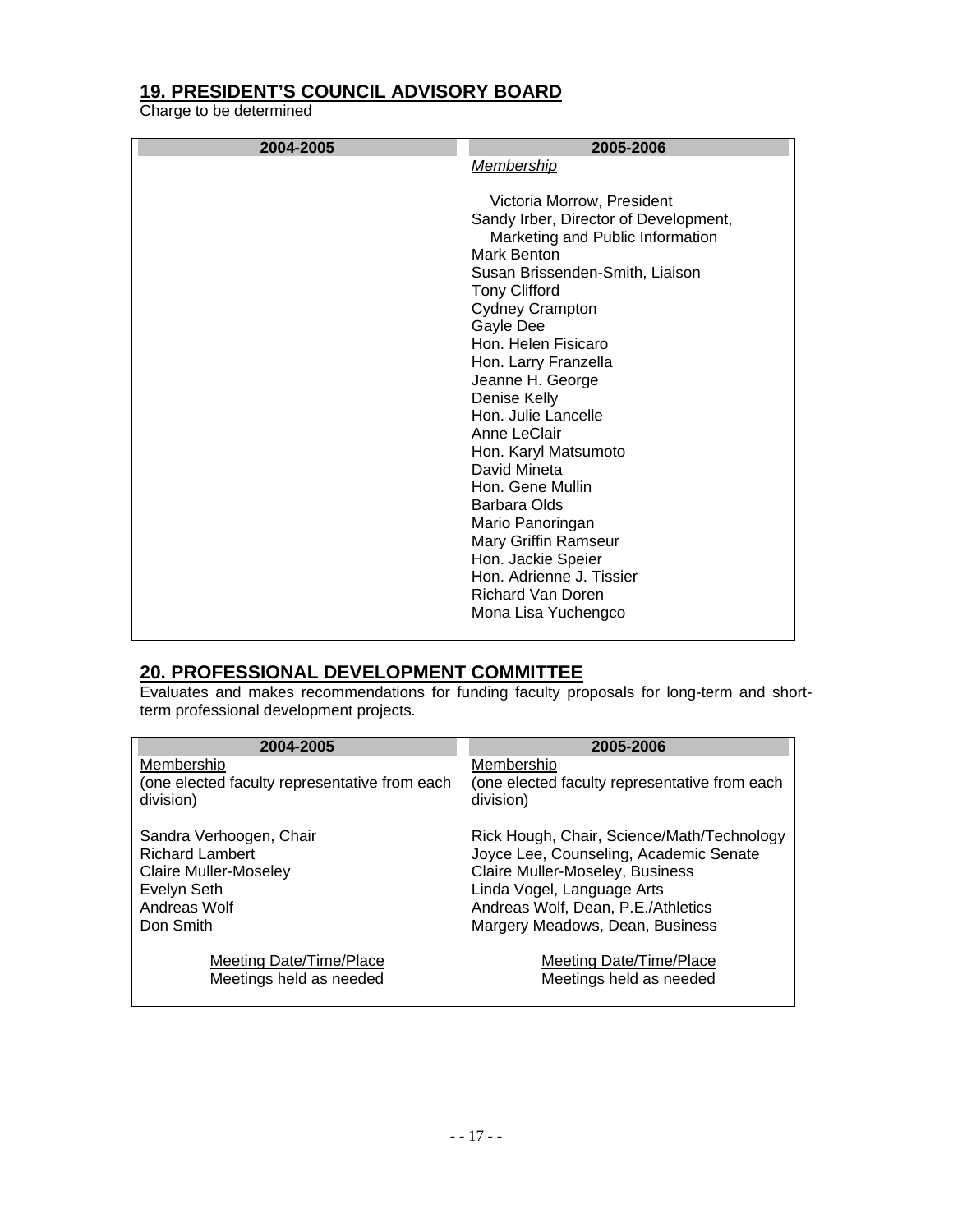#### **21. PROFESSIONAL PERSONNEL COMMITTEE (Academic Senate)**

This committee promotes staff development and professional growth; considers questions of professional ethics; reviews and makes recommendations concerning Trustees' Grant Proposals and other faculty proposals as necessary; makes recommendations concerning faculty awards; reviews and recommends faculty development programs such as Flex Day activities.

| 2004-2005                                                        | 2005-2006                                                        |
|------------------------------------------------------------------|------------------------------------------------------------------|
| Membership                                                       | Membership                                                       |
| (one elected faculty representative from each                    | (one elected faculty representative from each                    |
| division)                                                        | division)                                                        |
| Nick Kapp, Chair                                                 | Shari Bookstaff, Chair,                                          |
| AJ Bates                                                         | Science/Math/Technology                                          |
| <b>Chip Chandler</b>                                             | Jerry Ciraolo, Business                                          |
| Katharine Harer                                                  | Nina Floro, Language Arts                                        |
| Sandra Hsu                                                       | Jude Navari, Social Science/Creative Arts                        |
| Jennifer Merrill                                                 | Guillermo Ortiz, Business                                        |
| Claire Muller-Moseley                                            | Linda Van Sciver, Counseling                                     |
| Linda Van Sciver                                                 | Chip Chandler, P.E./Athletics                                    |
| Donna Bestock (ex officio)                                       | Donna Bestock, Dean, Social                                      |
| Classified rep                                                   | Science/Creative Arts, ex officio                                |
| Meeting Date/Time/Location<br>Meets three to five times per year | Meeting Date/Time/Location<br>Meets three to five times per year |

#### **22. RESEARCH COMMITTEE (Academic Senate)**

The Academic Senate Research Committee aids faculty doing institutional research; acts as a resource to the Senate in matters of institutional research; performs institutional research under the direction of the Academic Senate Governing Council.

| 2004-2005                                                                                                                                             | 2005-2006                                                                                                                                                                                 |
|-------------------------------------------------------------------------------------------------------------------------------------------------------|-------------------------------------------------------------------------------------------------------------------------------------------------------------------------------------------|
| Membership                                                                                                                                            | Membership                                                                                                                                                                                |
| (one elected faculty representative from each                                                                                                         | (one elected faculty representative from each                                                                                                                                             |
| division)                                                                                                                                             | division)                                                                                                                                                                                 |
| Jeff Westfall, Chair<br>Jon Freedman<br>Dino Nomicos<br>Guillermo Ortiz<br>James Wong<br>Meeting Date/Time/Location<br>Not listed in 04-05 Compendium | Jon Freedman, Chair,<br>Science/Math/Technology<br>Dennis Eadus, Language Arts<br>Dan Ming, Business<br>Michael Moynihan, Social Science/Creative<br>Arts<br>Linda Van Sciver, Counseling |
|                                                                                                                                                       | Meeting Date/Time/Location<br>To be determined                                                                                                                                            |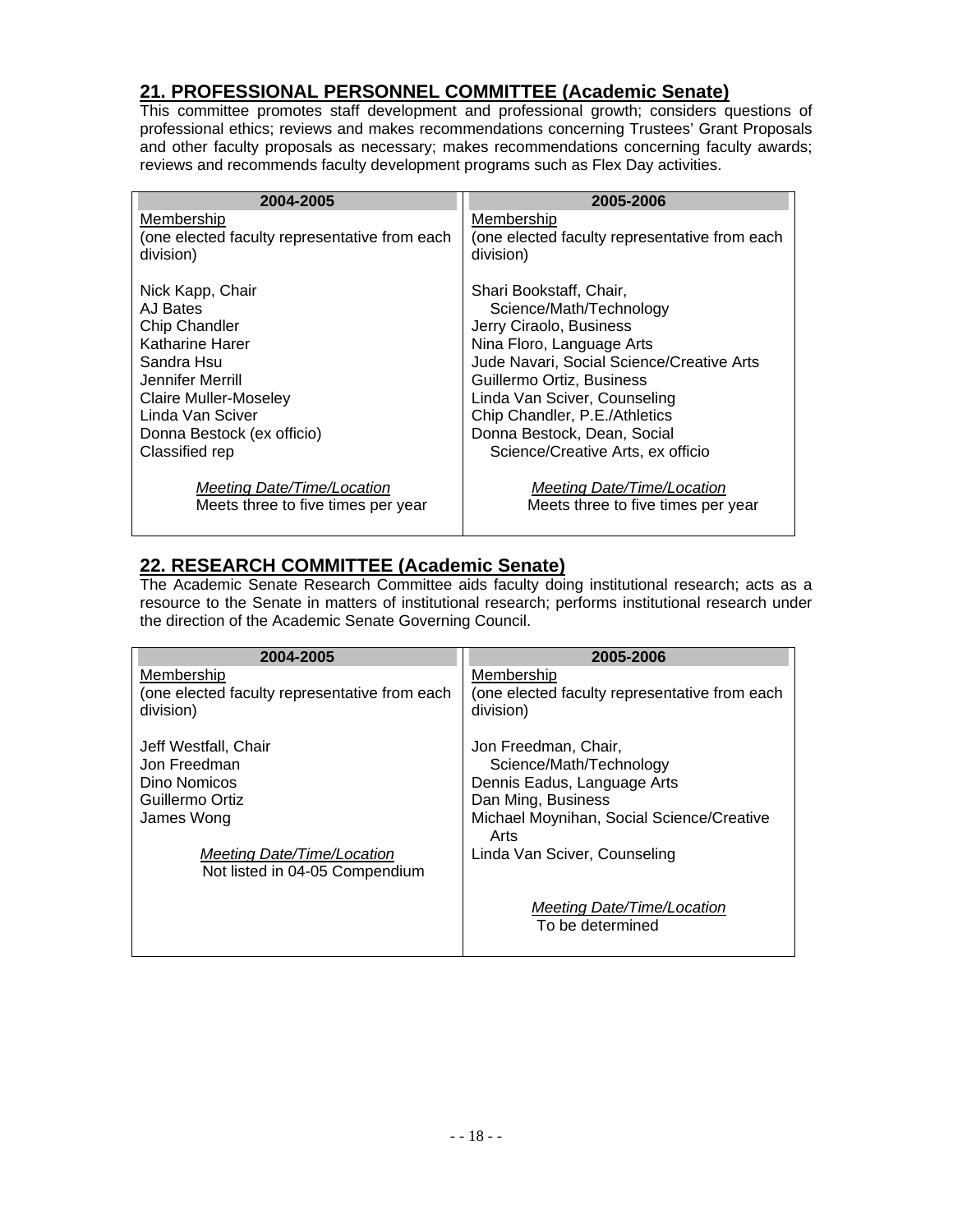# **23. SCHOLARSHIP COMMITTEE**

The Scholarship Committee serves as a general policy advisory group to the scholarship program and as a selection committee for general scholarships and awards that may be assigned to their jurisdiction. The primary source of scholarships for which this committee selects scholarship recipients are Skyline and District Foundation and Skyline Organization funds.

| 2004-2005                        | 2005-2006                                   |
|----------------------------------|---------------------------------------------|
| Membership (members appointed by | Membership (members appointed by            |
| constituent groups)              | constituent groups)                         |
| Sherri Hancock, Chair            | Sherri Hancock, Chair                       |
| Susan Andrien                    | Maria Escobar, Co-Chair, EOPS, Financial    |
| Jacqueline Escobar               | Aid, CalWorks                               |
| Rosemary Leach                   | Alma Cervantes, Business                    |
| Jennifer Merrill                 | Lori Slichton, Social Science/Creative Arts |
| Tony Jackson                     | Chris Case, Science/Math/Technology         |
| <b>Christine Case</b>            | Cindy Moss, Science/Math/Technology         |
| <b>Persis Morrice</b>            | Nina Floro, Language Arts                   |
| Maria Escobar                    | Kevin Corsiglia, P.E./Athletics             |
| Alma Cervantes                   | Jacqueline Escobar, Counseling              |
| Linda Allen                      | Linda Allen, Classified Representative      |
|                                  | William Watson, Director, Workforce         |
| Meeting Date/Time/Place:         | Development                                 |
| Meetings held as needed          |                                             |
|                                  | Meeting Date/Time/Place:                    |
|                                  | Meetings held as needed                     |
|                                  |                                             |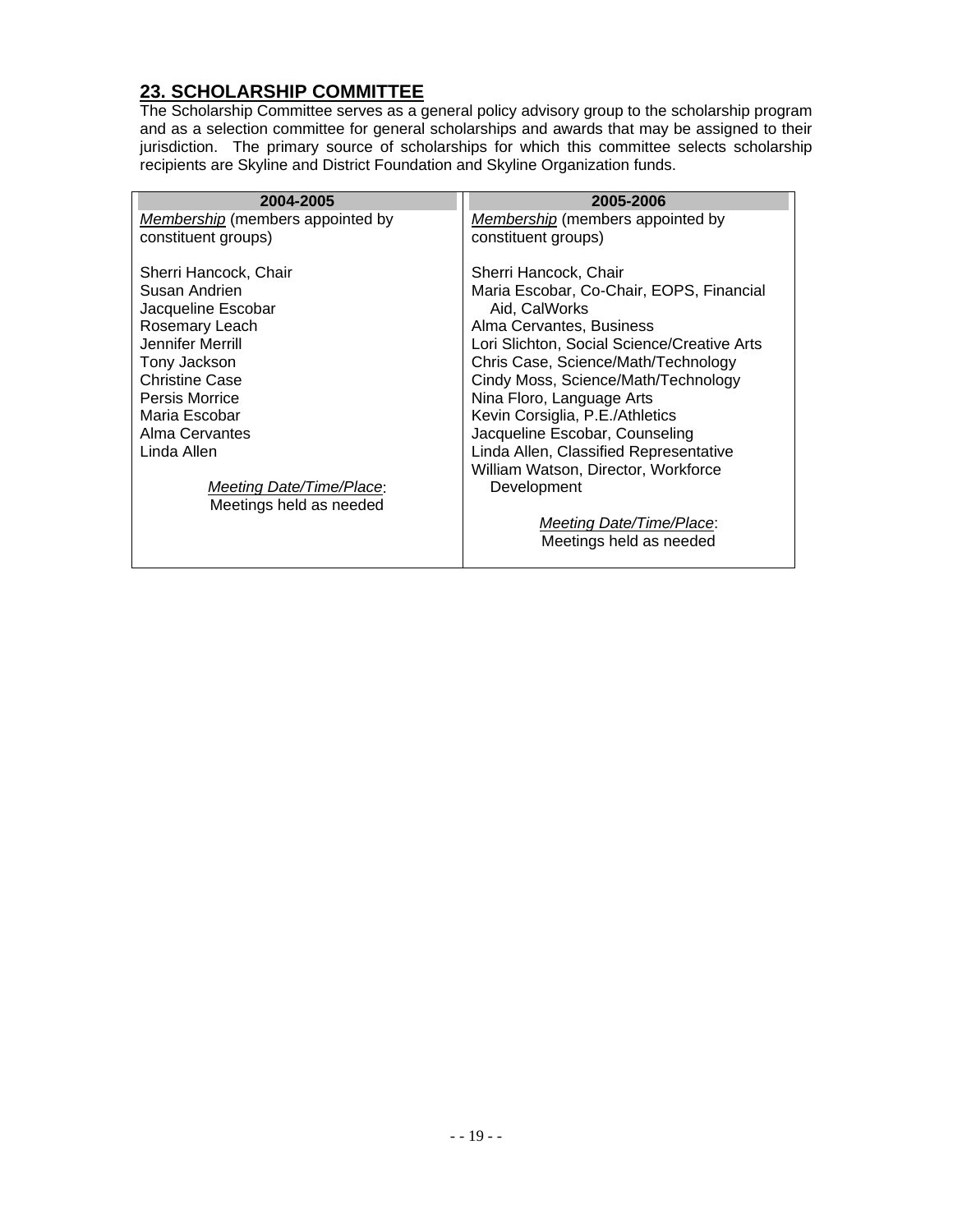#### **24. STEWARDSHIP FOR EQUITY, EQUAL EMPLOYMENT AND DIVERSITY (SEEED) ADVISORY COMMITTEE (formerly called EEOAC)**

This committee assists Skyline College in fulfilling its commitment to celebrate the intellectual, educational, and social benefits of diversity. In doing so, the committee will provide stewardship for the college's value related to campus climate; oversee the college's equality in employment opportunities and make recommendations to the district EEOAC regarding fair and effective hiring policies; support, provide or promote training in cultural proficiency; provide support and assistance to equity and diversity-related projects and activities, and facilitate engagement in campus issues related to equity and diversity; and support and promote educational initiatives that result in intercultural awareness and respect for diversity in students, faculty and staff.

| 2004-2005                                                                                                                                                                                                                                                                                                 | 2005-2006                                                                                                                                                                                                                                                                                                                                                                  |
|-----------------------------------------------------------------------------------------------------------------------------------------------------------------------------------------------------------------------------------------------------------------------------------------------------------|----------------------------------------------------------------------------------------------------------------------------------------------------------------------------------------------------------------------------------------------------------------------------------------------------------------------------------------------------------------------------|
| <b>Formerly called Equal Employment</b>                                                                                                                                                                                                                                                                   | Membership (appointed by constituent                                                                                                                                                                                                                                                                                                                                       |
| <b>Opportunity Advisory Committee</b>                                                                                                                                                                                                                                                                     | groups: Academic Senate, Classified Council                                                                                                                                                                                                                                                                                                                                |
| (EEOAC)                                                                                                                                                                                                                                                                                                   | and Management)                                                                                                                                                                                                                                                                                                                                                            |
| <b>Membership</b> (appointed by constituent<br>groups: Academic Senate, Classified Council<br>and Management)<br>Victoria Morrow, Chair<br>Linda Allen<br><b>Amory Cariadus</b><br>Alma Cervantes<br><b>Chip Chandler</b><br>John Chavez<br><b>Brian Daniel</b><br>Donna Elliott<br><b>Judith Redwine</b> | Victoria Morrow, Chair<br>Lori Adrian, VP of Student Services<br>Linda Allen, Classified Council VP<br>Susan Andrien, Director, Language<br><b>Arts/Learning Resources</b><br>Donna Elliott, Classified Council President<br>Jacquie Escobar, Academic Senate,<br>Counseling<br>John Chavez, Science/Math/Technology<br>Amory Cariadus, Coordinator, Student<br>Activities |
| <b>Meeting Date/Time/Location</b>                                                                                                                                                                                                                                                                         | Meeting Date/Time/Location                                                                                                                                                                                                                                                                                                                                                 |
| 3 <sup>rd</sup> Monday                                                                                                                                                                                                                                                                                    | 3 <sup>rd</sup> Monday                                                                                                                                                                                                                                                                                                                                                     |
| 2:30 p.m.                                                                                                                                                                                                                                                                                                 | 2:15 p.m.                                                                                                                                                                                                                                                                                                                                                                  |
| Room 1319                                                                                                                                                                                                                                                                                                 | Room 1319                                                                                                                                                                                                                                                                                                                                                                  |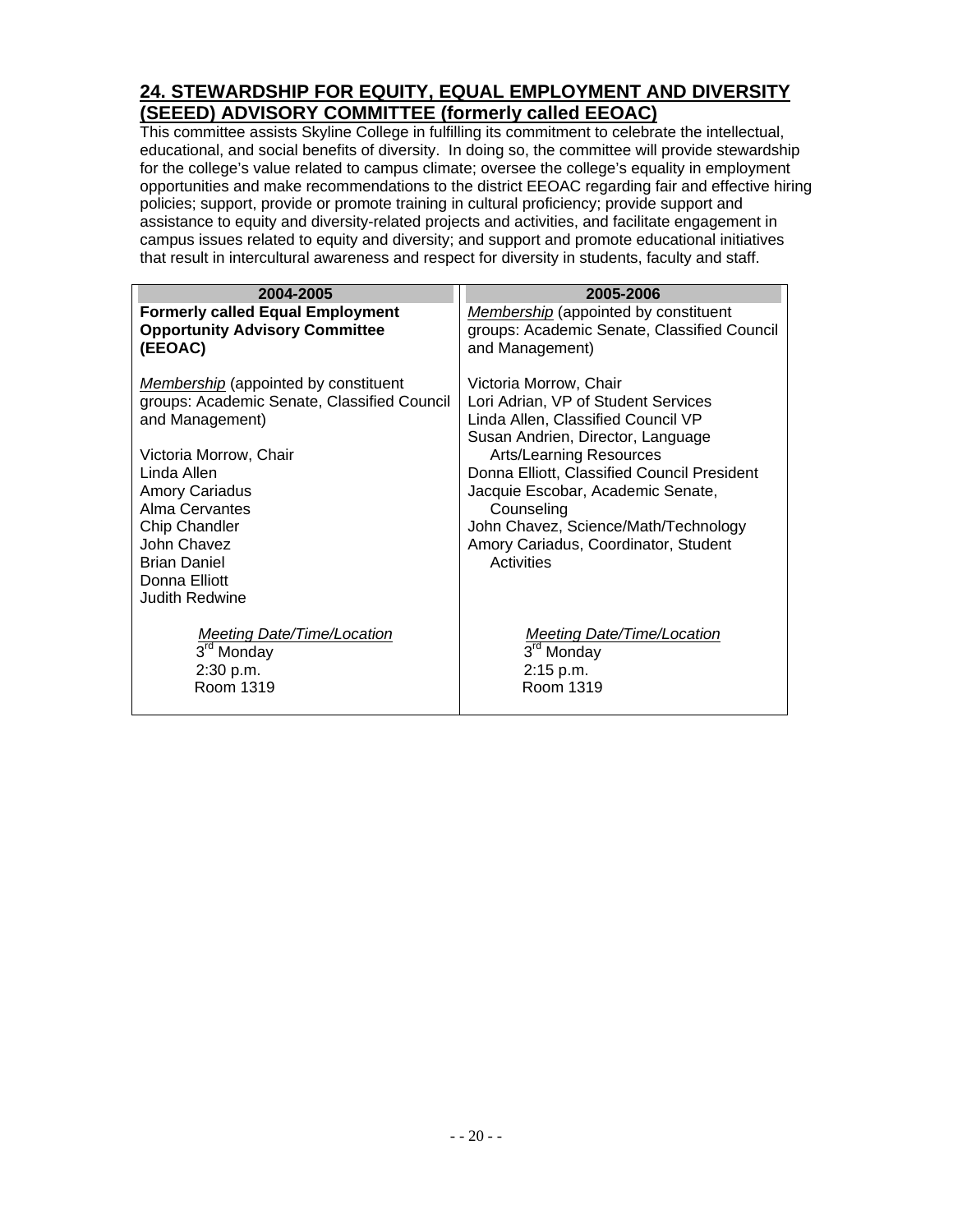### **25. STUDENT ACCESS AND SUCCESS COMMITTEE**

The SAS Committee develops a Student Equity Plan as prescribed by the Chancellor's Office of California Community Colleges. The Committee examines student access and success indicators and determines, through review of research prepared by our Director of Planning, Research and Student Success, how Skyline students are performing. The Committee formulates recommendations if there appear to be any barriers that are preventing students from accessing the College or succeeding in these identified areas.

| 2004-2005                                  | 2005-2006                                     |
|--------------------------------------------|-----------------------------------------------|
| Membership (representatives of constituent | Membership (members appointed by              |
| groups)                                    | constituent groups)                           |
| Jennifer Hughes, Chair                     | Jennifer Hughes, Chair                        |
| Jeff Westfall                              | Lori Adrian, VP of Student Services           |
| Soodi Zamani                               | Susan Andrien, Director, Language             |
| Nick Kapp                                  | <b>Arts/Learning Resources</b>                |
| Linda Allen                                | Maria Escobar, Director, Financial Aid, EOPS  |
| Anyta Archer                               | and CalWorks                                  |
| Sandra Kirkpatrick                         | Cathy Hasson, Director, Planning, Research,   |
| Regina Stanback-Stroud                     | and Student Success                           |
| <b>Judith Redwine</b>                      | Linda Allen, Classified Representative        |
|                                            | Anyta Archer, Classified Representative       |
| Meeting Date/Time/Place:                   | Sandra Kirkpatrick, Classified Representative |
| Meetings held as needed                    |                                               |
|                                            | Meeting Date/Time/Place:                      |
|                                            | Meetings held as needed                       |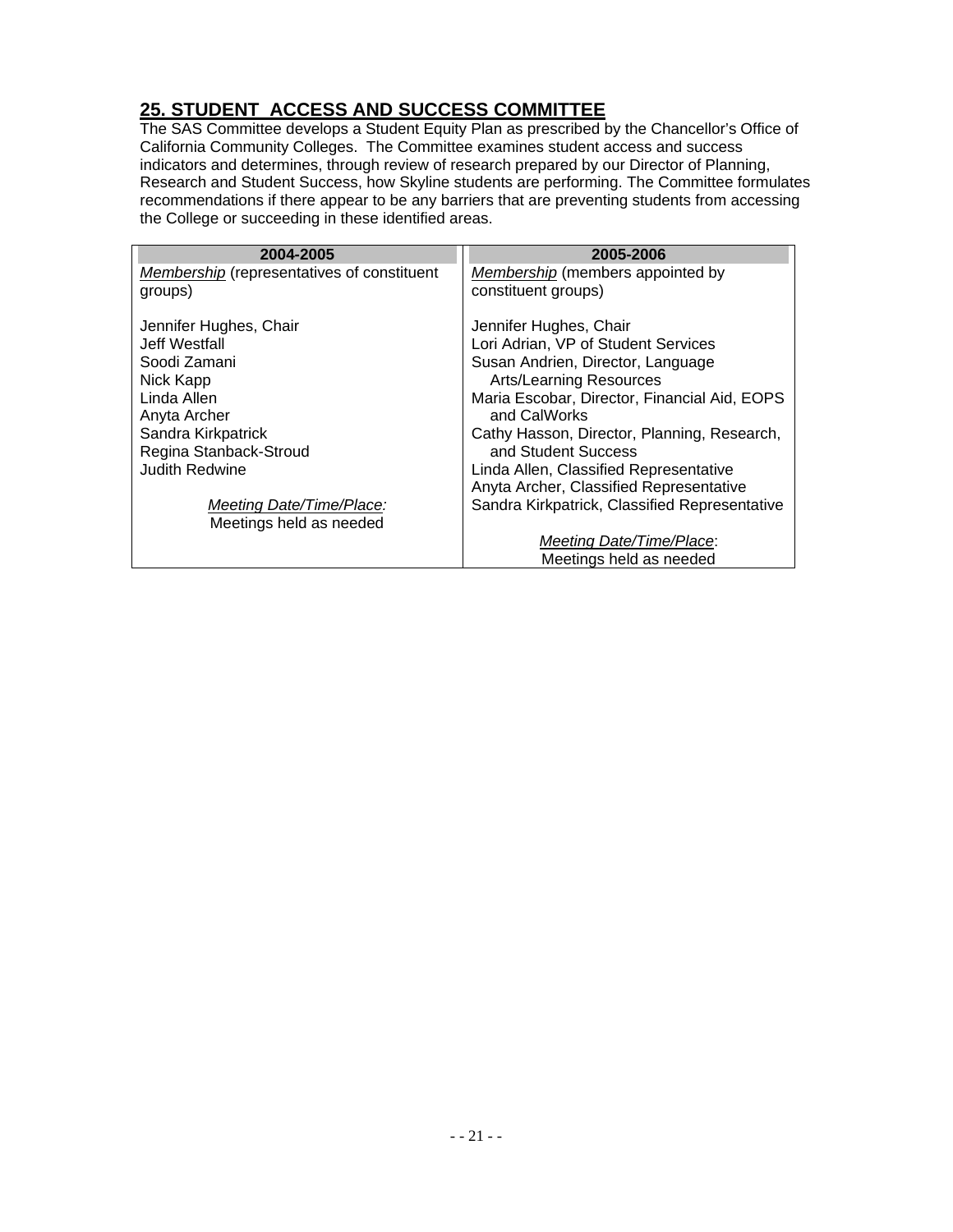#### **26. STUDENT ORGANIZATIONS AND CLUBS COUNCIL (ASSOCIATED STUDENTS)**

This group meets to share information about the events and programs that they sponsor on campus. They also share information about volunteer projects, student outreach and how to recruit new members.

| 2004-2005                                     | 2005-2006                                                                      |
|-----------------------------------------------|--------------------------------------------------------------------------------|
| Membership (one representative from each      | Membership (one representative from each                                       |
| student organization and club on campus)      | student organization and club on campus)                                       |
|                                               | Peter Monrroy, Chair                                                           |
|                                               | Amory Cariadus, Chair                                                          |
| Meeting Date/Time/Place:                      | Representatives to be appointed from the<br>following clubs and organizations: |
| $2^{nd}$ and $3^{rd}$ Fridays of the month at | American Medical Student Association                                           |
| noon                                          | Anthropology Club                                                              |
|                                               | <b>Black Student Union</b>                                                     |
|                                               | <b>Catholic Club</b>                                                           |
|                                               | <b>Cheerleading Club</b>                                                       |
|                                               | <b>Cosmetology Club</b>                                                        |
|                                               | <b>Filipino Student Union</b><br>Gay, Straight Alliance (GSA)                  |
|                                               | <b>Honors Transfer Club</b>                                                    |
|                                               | Journalism Club                                                                |
|                                               | Phi Theta Kappa (Academic Honor Society)                                       |
|                                               | Photography Club                                                               |
|                                               | Polynesian Club                                                                |
|                                               | Psychology Club                                                                |
|                                               | Latino American Student Organization                                           |
|                                               | <b>Respiratory Therapy Club</b>                                                |
|                                               | Science and Math Club                                                          |
|                                               | Society of Hispanic Professional Engineers<br>(SHPE)                           |
|                                               | Skyline Fellowship Club (Christian Fellowship)                                 |
|                                               | <b>Skyline Hoops</b>                                                           |
|                                               | Students' and Parents' Association for                                         |
|                                               | Childrens' Enrichment (SPACE)<br>Women in Transition                           |
|                                               |                                                                                |
|                                               | Meeting Date/Time/Place:                                                       |
|                                               | 1 <sup>st</sup> and 3 <sup>rd</sup> Wednesdays                                 |
|                                               | 2:00 p.m.<br>Location to be determined                                         |
|                                               |                                                                                |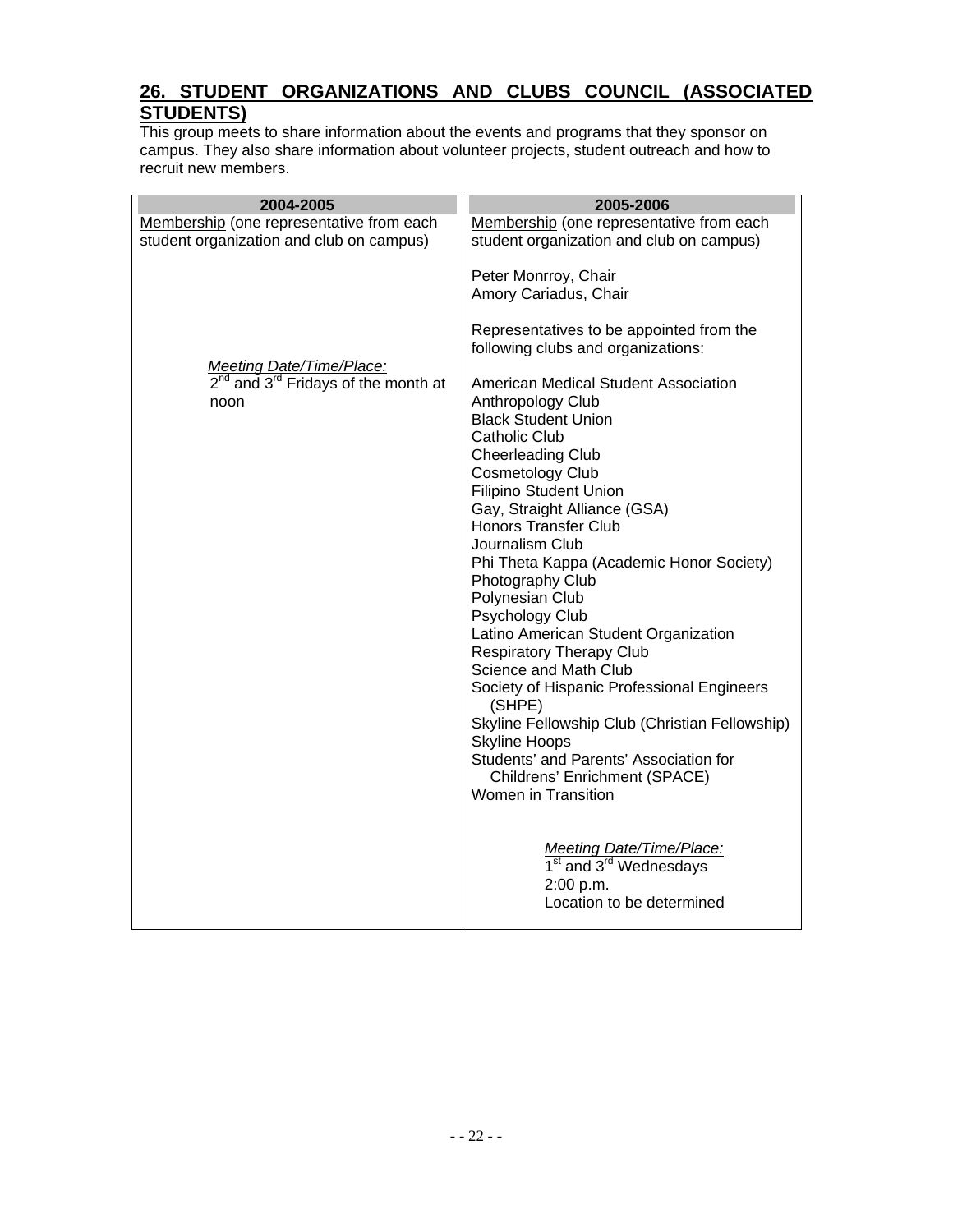#### **27. STUDENT RECOGNITION and AWARDS COMMITTEE**

This committee is charged with planning and implementing the annual Student Recognition Awards Ceremony and the Donor Appreciation Reception.

| 2004-2005                                 | 2005-2006                                       |
|-------------------------------------------|-------------------------------------------------|
| Membership (interested faculty, staff and | Membership (interested faculty, staff and       |
| administrators)                           | administrators)                                 |
|                                           |                                                 |
| Jerry Peel                                | Amory Cariadus and Loretta Adrian, Co-Chairs    |
| <b>Amory Cariadus</b>                     | Roxanne Brewer                                  |
| <b>Judith Redwine</b>                     | Karen Chadwick                                  |
| Connie Beringer                           | Sherri Hancock                                  |
| Sherri Hancock                            | Belinda Ho                                      |
| <b>Student Representative</b>             | Sandy Irber                                     |
|                                           | ASSC Representative to be determined in the     |
| Meeting Date/Time/Place:                  | Spring                                          |
| Meetings held as needed                   | Academic Senate President *                     |
|                                           | Classified Council President *                  |
|                                           | Honors Transfer Program Coordinator *           |
|                                           | Phi Theta Kappa Coordinator *                   |
|                                           | Transfer Center Coordinator *                   |
|                                           | Master of Ceremony *                            |
|                                           |                                                 |
|                                           | *Representative who may choose to only attend   |
|                                           | those meetings which directly affect their area |
|                                           | Meeting Date/Time/Place:                        |
|                                           | Meetings held as needed                         |